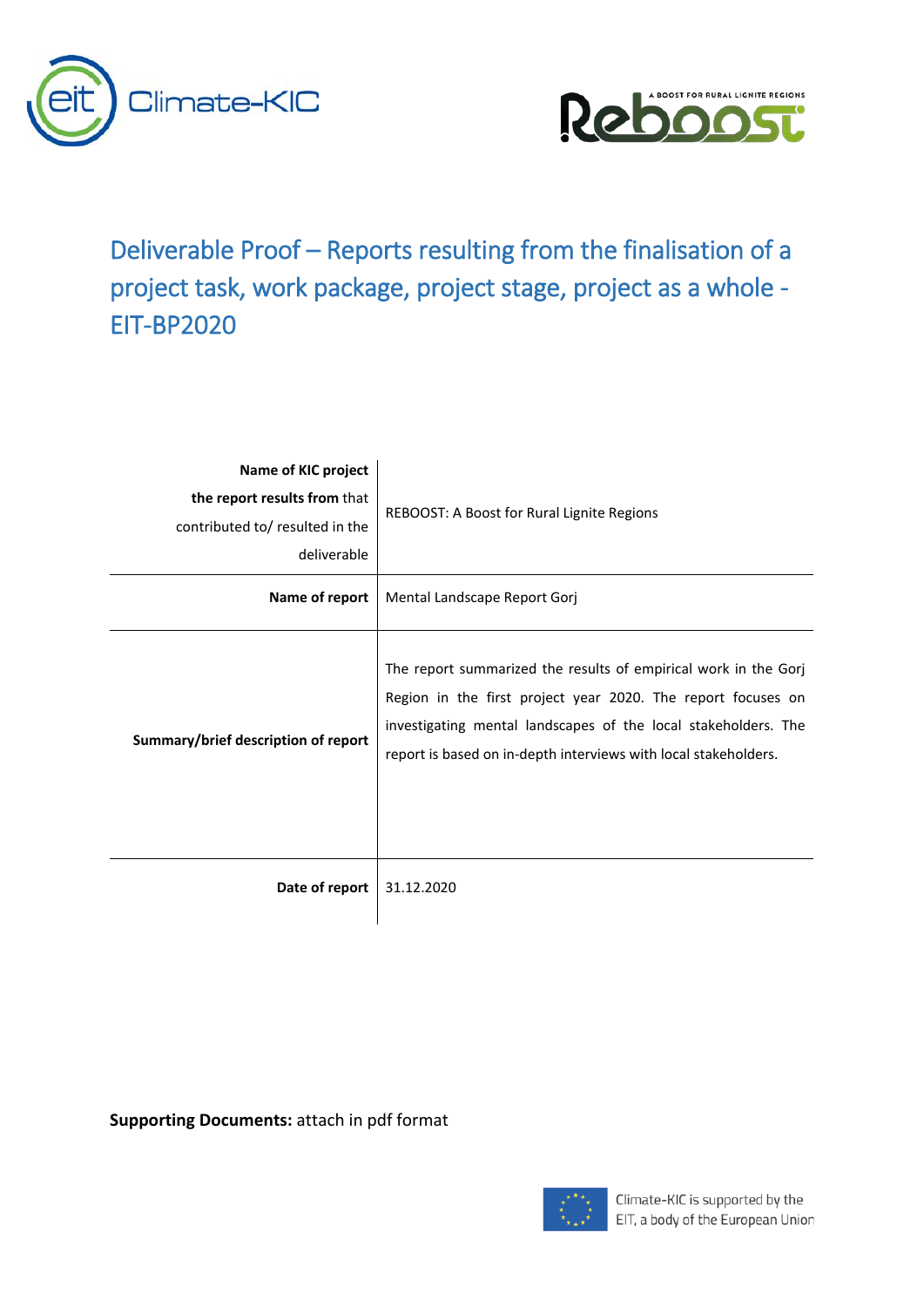## <span id="page-1-0"></span>Summary

The REBOOST project strives to involve and empower local stakeholders in European coal regions to develop resilient and robust sustainable strategies as part of a fair and just transition.

This report focuses on the Gorj region in southwestern Romania which is the backbone of the national energy production. Even though Romania has a fairly balanced energy mix with a high share of renewable energy, coal mining remains its main energy source. Most industries in the area are related to coal production, labour is highly concentrated in a small area and both cultural and social aspects sustain coal mining even though its economic and ecological legitimacy is fading.

The objective of this mental landscape report is to explore the differences in perceptions among different stakeholder groups on the shift away from coal. In this rationale, mental models are internal mental constructions which interpret and structure the (transition) environment. Thus, we explore the differences, but more importantly the similarities on conceptions how to adapt and govern major groups of stakeholders involved in the transition and development processes in the region.

For Gorj, the experts were selected to represent five groups: Administrative organisations (e.g. employment and statistical agencies), public organisations (e.g. municipalities and governmental agencies), private 'contractors' tightly linked to the government (water management Gorj) and companies (e.g. consultancy, training).

It has been found that stakeholder groups have diverse expectations for the future of the region. Yet, most stakeholder groups sense the need to advance from coal dependency and prefer looking ahead rather than preserving the current situation. Herein, it is critical to use the region's strengths to optimally live up to the potential sustainable pathways mentioned by the stakeholder groups. Perceived strengths of Gorj county are the strong ecological and historical values of the region which prevail as the local population feels a deeper connection with the region and the educational offers in combination with the presence of a highly skilled youth. Potential for (economic) development lies in the touristic and agricultural sector. We also asked the stakeholders whether they felt heard, which, on the one hand, was confirmed. On the other hand, many challenges of the region were mentioned: The lack of opportunity especially for the youth, dissatisfaction with the job market, the absence of a political sustainability vision and the dominance of national political steering. Lack of involvement of the local population and poor communication and cohesion between communities hinders regional exchange - NGOs exist but have more potential to participate politically than thus far realized. Furthermore, legislative and organizational obstacles complicate the development of the region.

For a successful energy transition in Gorj, all stakeholder levels need to cooperate along the lines of common visions. Simultaneously, to meet the requirements for a just transition, the local political level should be amplified, and state institutions must take initiative and truly adapt measures to the local needs.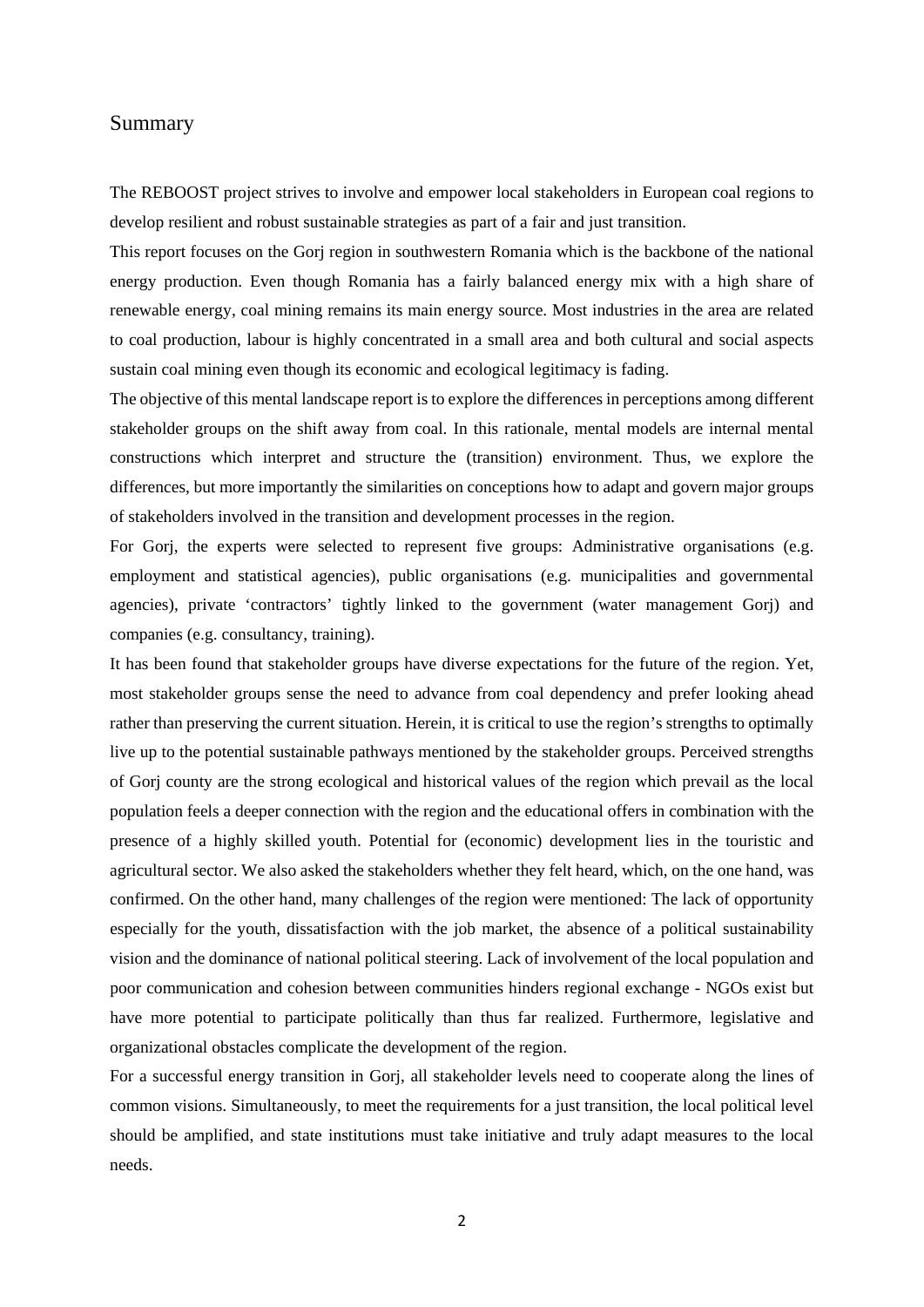# Table of Contents

| $\mathbf{1}$ . |      |  |  |  |  |
|----------------|------|--|--|--|--|
| 2.             |      |  |  |  |  |
|                | 2.1. |  |  |  |  |
|                | 2.1  |  |  |  |  |
|                | 2.2. |  |  |  |  |
|                | 2.3  |  |  |  |  |
| 3.             |      |  |  |  |  |
|                | 3.1. |  |  |  |  |
|                | 3.2  |  |  |  |  |
|                | 3.3  |  |  |  |  |
| 4.             |      |  |  |  |  |
|                | 4.1  |  |  |  |  |
|                | 4.2  |  |  |  |  |
| 5              |      |  |  |  |  |
|                |      |  |  |  |  |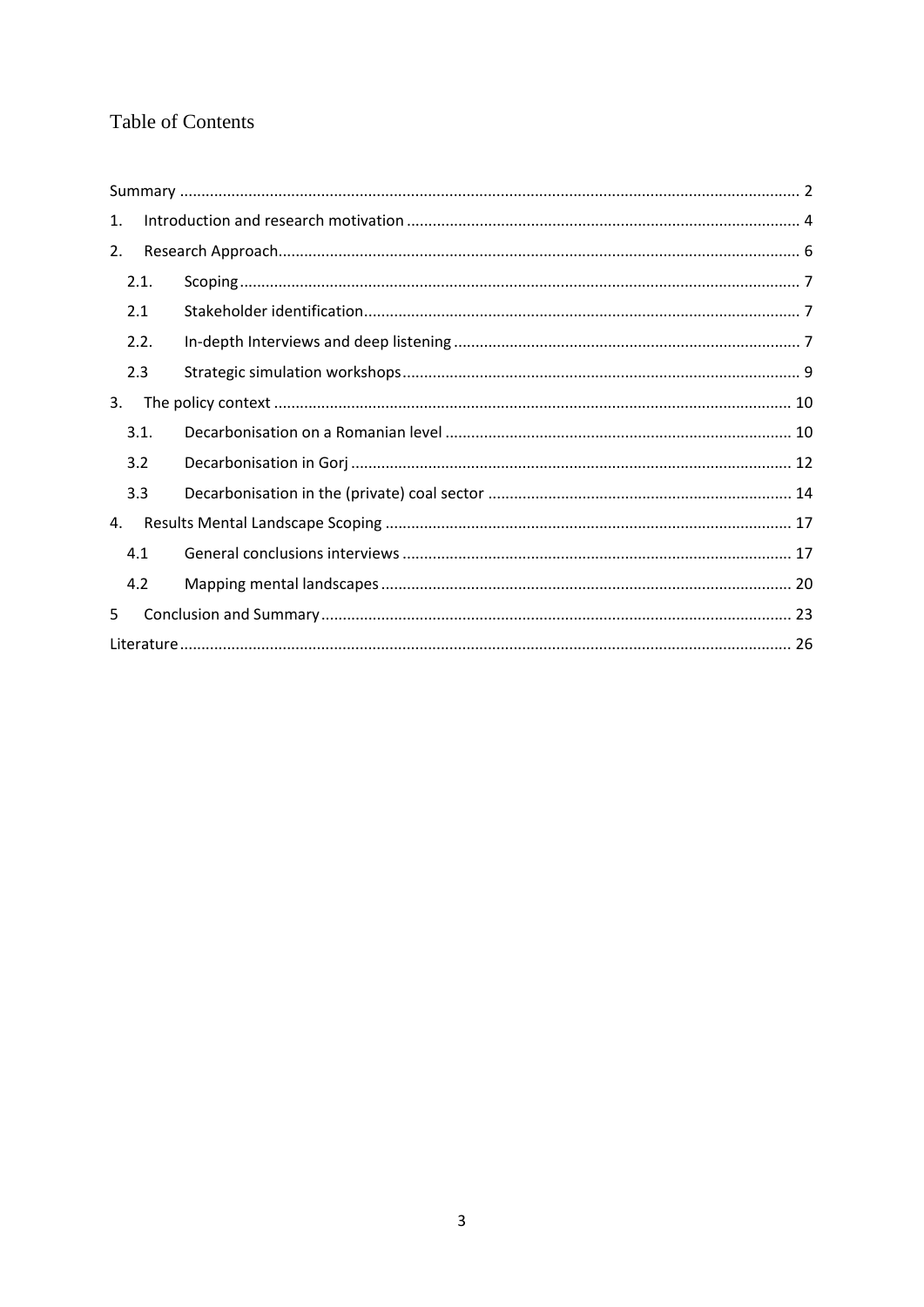## <span id="page-3-0"></span>1. Introduction and research motivation

"A Boost for Rural Lignite Regions" aims to develop an online simulation tool that will be used for stakeholder engagement in three European energy transition areas. The project focuses on three regions: Lusatia in Germany, Eastern Greater Poland in Poland, and Gorj in Romania. Hereby, we strive to involve and empower local stakeholders in European coal regions to develop resilient and robust sustainable strategies as part of the European Green Deal Investment Plan and Just Transition Mechanism. The project takes place over the course of three years (2020-2022) and in the end will also explore the possibilities of actual implementation of promising future development options.

In the first project year, REBOOST is focused mainly on understanding the study areas, the stakeholders' perceptions and attitudes, the so-called mental landscape which encompasses the manoeuvre spaces as well as the barriers to and opportunities for decarbonisation actions. In this regard, emphasis is placed on how stakeholders see their own current and future situation and not on how it actually is in terms of a scientific analysis of their economic, social and political situation. This subjective approach is based on the idea that the mind-sets of the involved actors not simply reflect their current economic situation but are strongly influenced by what future developments they consider possible, most likely to happen or impossible, and by the opportunity space they see for their own asset structure. In our view, this perspective is crucial when it comes to orchestrate social transition processes. The knowledge gathered in the first year will be used to design three strategic simulations in which selected stakeholders from the three study areas will be asked to experiment and explore possible future transformation pathways in an interactive manner: through an online simulation tool. In this regard, interviews and strategic simulation techniques will be used to ensure the participatory character of the project and to create supportive conditions for knowledge co-production process in which local stakeholders play an active role.

The objective of this mental landscape report is to explore the differences in the perception of the shift away from coal among different stakeholder groups. In this rationale, mental models are internal mental constructions which interpret and structure the (transition) environment<sup>[1](#page-3-1)</sup>. In this report, we explore the differences, but more importantly similarities on ideas how to adapt and govern major groups of stakeholders involved in the transition and development process in the three regions. For Gorj, the experts were selected to represent five groups: Administrative organisations (e.g., Employment and statistical agencies), public organisations (e.g., Municipalities and governmental agencies), private 'contractors' tightly linked to the government (Water management Gorj) and companies (e.g., consultancy, training).

<span id="page-3-1"></span> $<sup>1</sup>$  Denzau and North.</sup>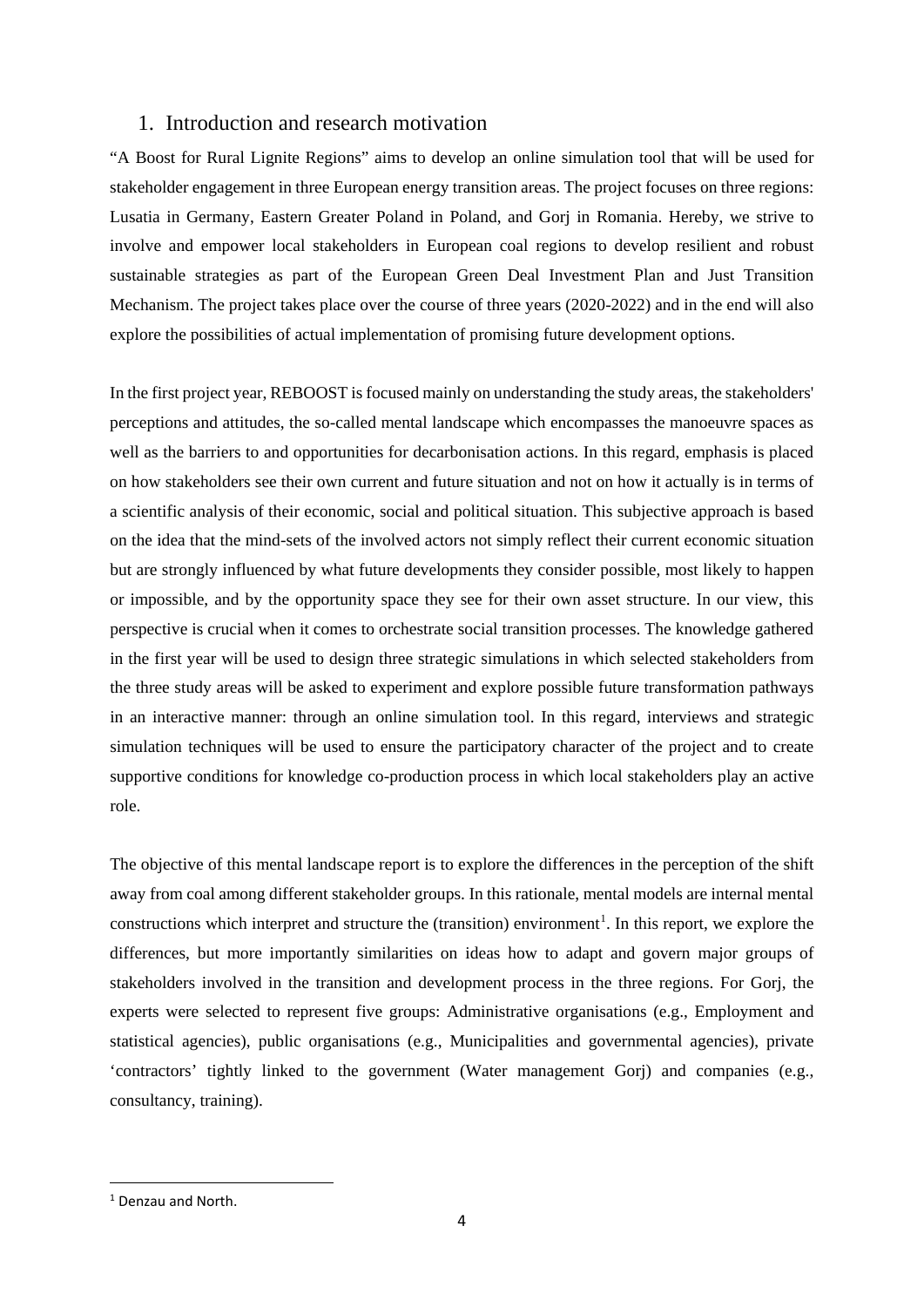According to Denzau and North<sup>[2](#page-4-0)</sup>, mental models are defined as pre-existing mental constructs which people employ to interpret and understand an environment. These are then subsequently used to solve the problems they face. In this sense, it is a heuristic that allows for classification and retrieval of information's about situations, objects and environments based on the most prominent characteristics<sup>[3](#page-4-1)</sup>. In this heuristics process, both the complexity of the problems and the abilities of individuals to deal with different levels of complexity are important in mentally organizing the surrounding environment. Such mental models are shared through communication and lead to the co-evolution of formal and informal that structure interpersonal relationships, so-called institutions<sup>[4](#page-4-2)</sup>. Such mental models and institutions reduce uncertainties in decision-making as they structure our expectations about the environment and thereby describe, explain and predict behaviour of other individuals in this environment<sup>[5](#page-4-3)</sup>.

Mental models are more than simple mental handholds to understand the environment. As these mental representations of the world are typically incomplete, they are flexible and subject to manipulation<sup>[6](#page-4-4)</sup>. As a result, when unexpected events happen that the mental model did not accurately predict, this leads to a correction of the employed model. In a complex environment, the information is insufficient or too contradicting to enable corrections and multiple ideas on how to address a particular problem remain<sup>[7](#page-4-5)</sup>. Incomplete mental models in such a correction, lead to decisions which have an adverse effect<sup>[8](#page-4-6)</sup>. Several authors have analysed the importance of such corrections<sup>[9,](#page-4-7)[10](#page-4-8),[11.](#page-4-9)</sup>

For the energy transition in the three chosen European transition areas, we argue that insecurity about the future increases complexity and makes it more difficult to describe, explain and predict the

 $\overline{a}$ 

<span id="page-4-0"></span><sup>2</sup> Arthur T. Denzau and Douglass C. North, 'Shared Mental Models: Ideologies and Institutions', *Kyklos*, 47.1 (1994), 3–31 <https://doi.org/10.1111/j.1467-6435.1994.tb02246.x>.

<span id="page-4-1"></span><sup>3</sup> N. John Castellan, 'Shared Mental Models in Expert Team Decision Making: Janis A. Cannon-Bowers, Eduardo Salas, and Sharolyn Converse', 2013, 222–47 <https://doi.org/10.4324/9780203772744-20>.

<span id="page-4-2"></span><sup>4</sup> 'North, D. C. (1990). Institutions, Institutional Change and Economic Performance. Cambridge: Cambridge University Press | Socialcapitalgateway.Org' <http://www.socialcapitalgateway.org/content/book/north-d-c-1990-institutions-institutional-change-and-economic-performance-cambridge-cam> [accessed 18 December 2020].

<span id="page-4-3"></span><sup>5</sup> Denzau and North.

<span id="page-4-4"></span><sup>6</sup> Denis Besnard, David Greathead, and Gordon Baxter, 'When Mental Models Go Wrong: Co-Occurrences in Dynamic, Critical Systems', *International Journal of Human Computer Studies*, 60.1 (2004), 117–28 <https://doi.org/10.1016/j.ijhcs.2003.09.001>.

<span id="page-4-5"></span><sup>7</sup> Denzau and North.

<span id="page-4-6"></span><sup>8</sup> Jay W Forrester Germeshausen, *System Dynamics and the Lessons of 35 Years Table of Contents*, 1991.

<span id="page-4-7"></span><sup>9</sup> Regina Schoell and Claudia R. Binder, 'System Perspectives of Experts and Farmers Regarding the Role of Livelihood Assets in Risk Perception: Results from the Structured Mental Model Approach', *Risk Analysis*, 29.2 (2009), 205–22 <https://doi.org/10.1111/j.1539-6924.2008.01153.x>.

<span id="page-4-8"></span><sup>&</sup>lt;sup>10</sup> Claudia Pahl-Wostl and Matt Hare, 'Processes of Social Learning in Integrated Resources Management', *Journal of Community and Applied Social Psychology*, 14.3 (2004), 193–206 <https://doi.org/10.1002/casp.774>.

<span id="page-4-9"></span><sup>&</sup>lt;sup>11</sup> Tania M Schusler, Daniel J Decker, and Max J Pfeffer, 'Social Learning for Collaborative Natural Resource Management' <https://doi.org/10.1080/08941920390178874>.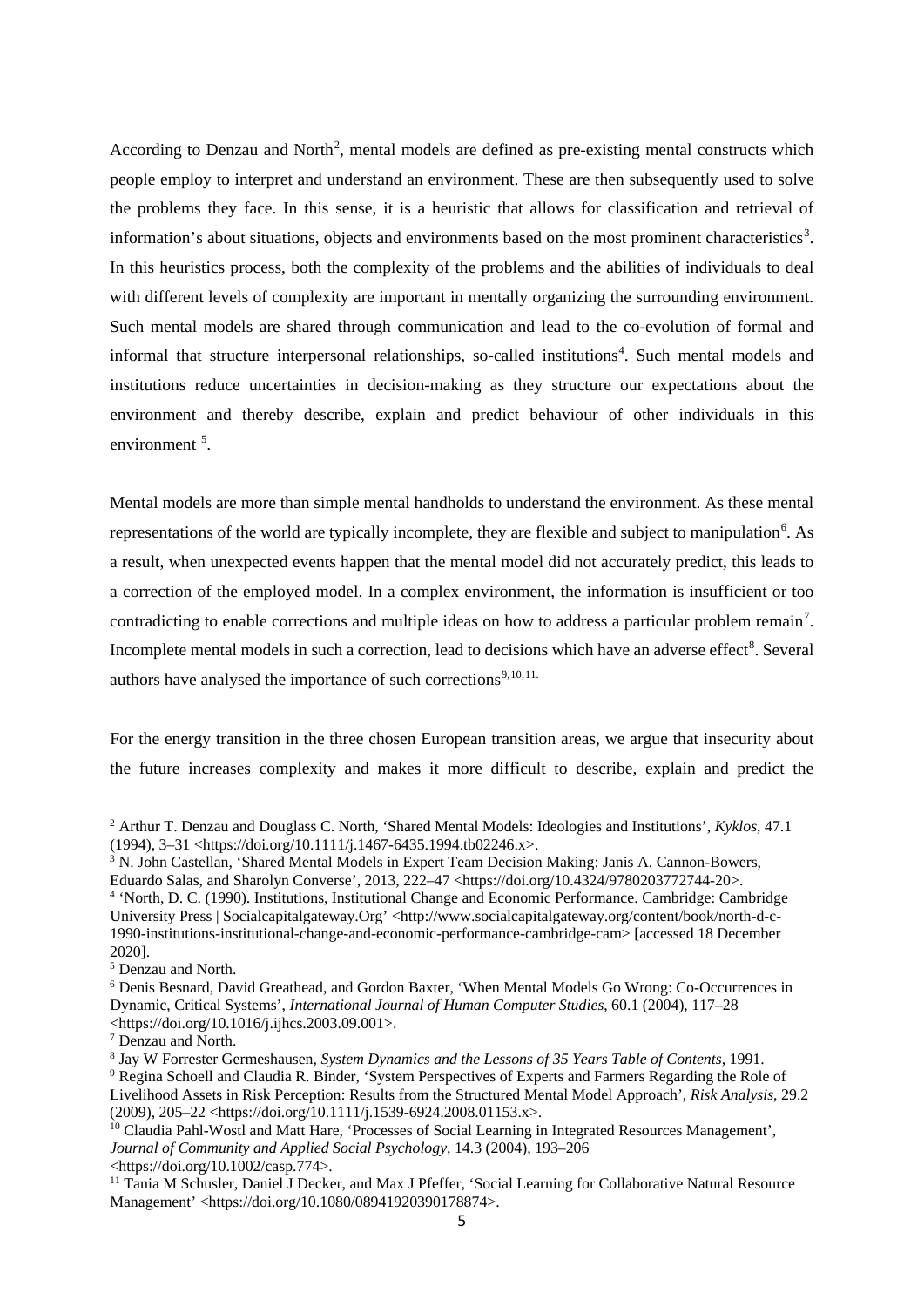environment. Denzau and North  $(1994)^7$  proposed that individuals form theories that enable them to deal with problems characterised with large uncertainties through mutual communication of ideas. In this sense, mental models converge for individuals that have common backgrounds and experience (stakeholder groups) and diverge for individuals with different learning experiences. Thus, the learning process in uncertain environments is not fast enough and this process is accelerated if individuals can learn or correct based on mental models already established by like-minded individuals. Sharing mental models increases understanding but also strengthens already existing mental models. In addition, Vatn  $(2005)^{12}$  $(2005)^{12}$  $(2005)^{12}$  brings forward that efficient sharing depends on the type of values an individual wants to protect. In the context of this mental landscape report, we can expect that interpretations on how to transition away from coal varies across societal groups and their analogous experiences and will keep diverging as the transition environment remains uncertain.

This report is part of a series of three analogous reports, one for each case study area complemented with three policy briefs on the mental landscapes and three policy briefs providing an in-depth review of the political economy of the energy transition in Poland, Germany and Romania. Furthermore, 3 extra policy briefs will be produced to illustrate the challenge of regional coal phase-out and structural change as a multi-level problem, within the regional innovation system of the respective regions. Hence, the solution is to establish a framework that focuses on the analysis of (regional) innovation system and smart specialisations. Hereby, we take a comparative approach between the involved regions in Germany, Poland, and Romania. We assume that mutual learning will be a core asset of the project in the view of the local actors, especially if we consider them being peripheral regions. Taken together, the reports and policy briefs close of the first (successful) project year.

The remainder of each report is structured as follows: In section 2, the methodological approach and study design are described in detail. In the third section, the policy landscape is delineated after which the results of the mental landscape mapping are systematically addressed, and general outcomes of the interviews are provided in section 4. A short conclusion is provided in section 5 to complete the report.

## <span id="page-5-0"></span>2. Research Approach

**.** 

The work summarised in this report evolved around three steps. First, we explored the political, socioeconomic and geographical characteristics of the regions. Such a landscape screening helped us to identify key stakeholders (see step 2), and to identify key arguments/viewpoints (see step 3). In a fourth step, we have organised a strategic simulation workshop with selected stakeholders simultaneously in the three regions.

<span id="page-5-1"></span><sup>12</sup> Arild Vatn, 'Rationality, Institutions and Environmental Policy', *Ecological Economics*, 55.2 (2005), 203–17 <https://doi.org/10.1016/j.ecolecon.2004.12.001>.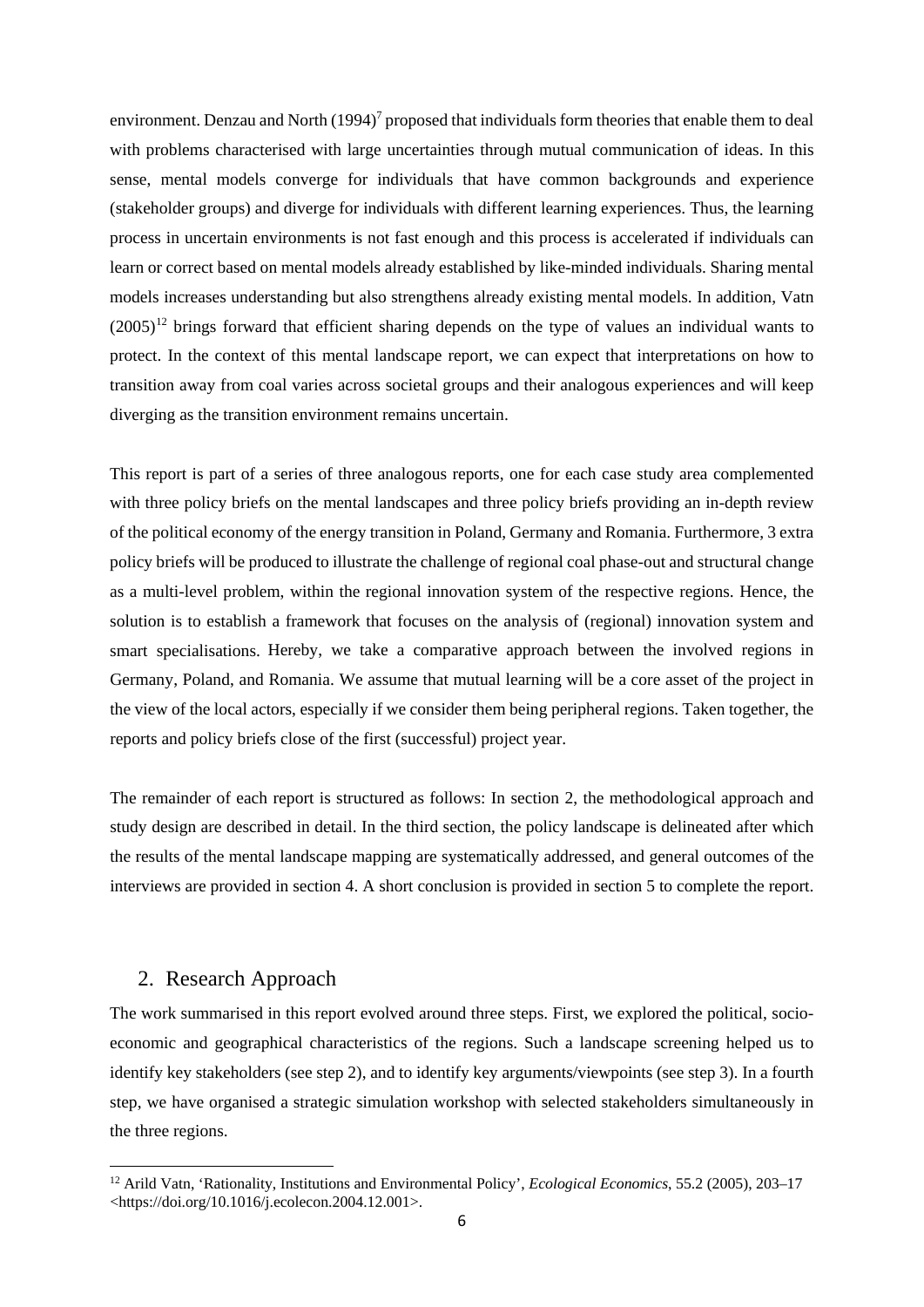### <span id="page-6-0"></span>2.1. Scoping

One of the concrete research objectives for this year was to get detailed insight of the views of stakeholders for their own region and the current situation of the coal mining, which by extension is critical to get an overview of the mental landscapes in the case study areas. This requires awareness of attitudes, needs and preferences as well as understanding of the current situation of different stakeholder groups. To get to know the different situations of the tree case studies, we started with desk research. Although, concrete studies on coal mining regions in Konin and Gorj are rare, it still provided a satisfactory picture along which the interviews were structured. In contrast, in Lusatia various studies have been undertaken already, most of the based on qualitative and quantitative data of businesses in the private sector. The studies focused on the future pathways for industry from a cultural point of view and an ecological point of view. However, the available data often does not show the standpoints of different interest groups. More likely, they show strategies that only apply to a single organisation and the effort to achieve its aims. Hence, in all three regions, we had to hold interviews with opinion leaders about the future, the main problems, difficulties and strengths.

## <span id="page-6-1"></span>2.1Stakeholder identification

As a second step, we have identified the key stakeholders in the three regions, their roles, objectives and scope of action to engage expert interviews. We also assessed the stakeholders according to a powervs.-influence map. Such stakeholder mapping helped to identify possible stakeholder coalitions as well as mutual and conflicting interests. This step was particularly relevant for the Gorj county, since this region is currently the most distant from intercepting the transformation pathway. We have actively searched for potential problem owners at the national and international level. Hereby, it was assumed that interests, involvement, education and financial means influence the coal phase-out. Therefore, we carefully determined and choose actors who were present in the media and who are expected to be effective when implementing the (planned) processes.

## <span id="page-6-2"></span>2.2. In-depth Interviews and deep listening

We carried out in-depth interviews framed as 'deep listening' with key stakeholders in the study regions. The aim of the interviews was to identify the important stakeholder groups and existing discourses, map stakeholders' interests and perceptions, possible options for the regional transformations, as well as the opportunities, costs, risks and fears that different stakeholder groups associate with these transformation options (Otto & a.m., 2019, S. 5). We created a guided interview around five questions, which also allowed for potential add-in questions.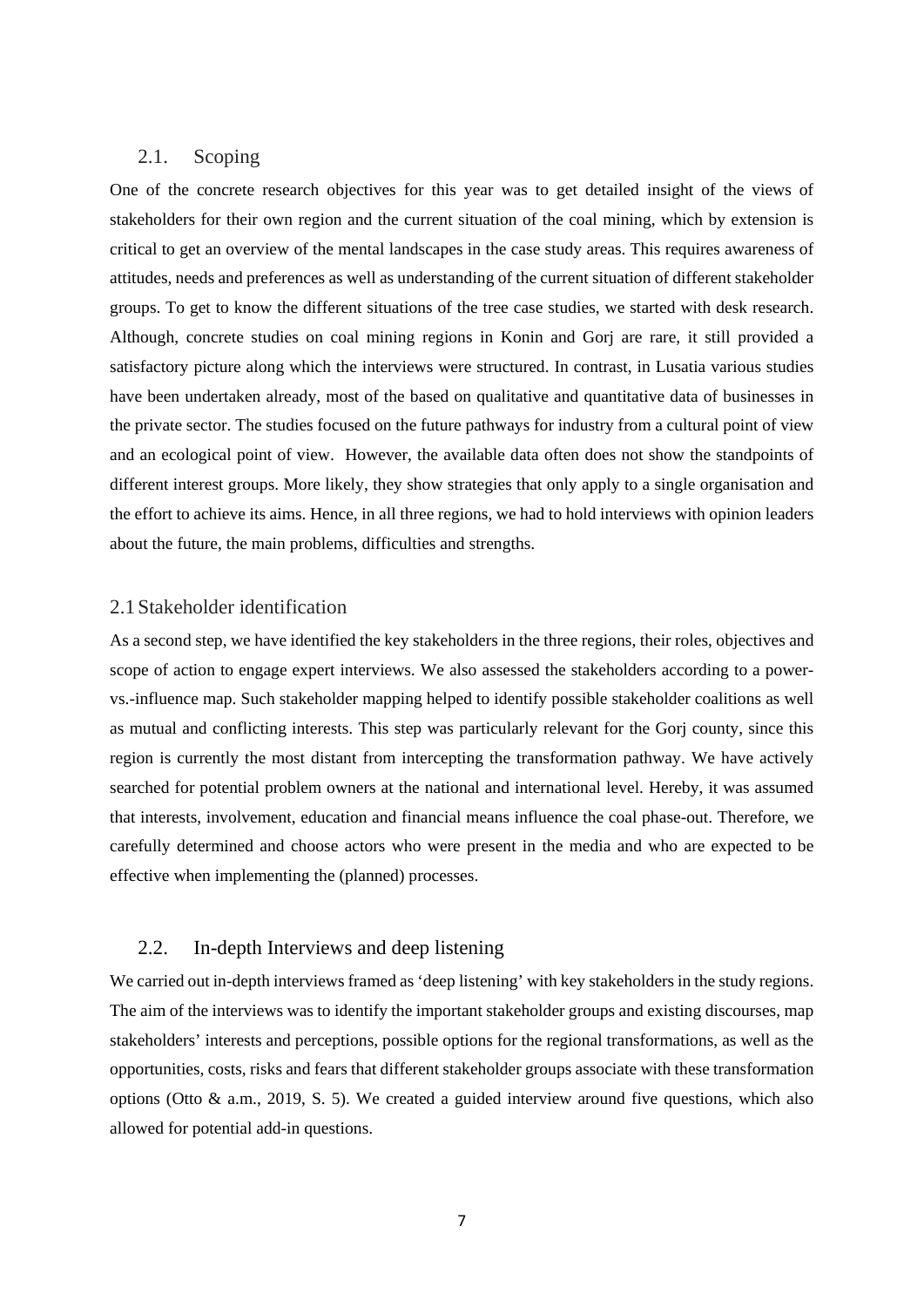The interview contained the following questions:

- 1. Please explain your work / your commitment in relation to the region?
- 2. What are the advantages / strengths of the region from your personal point of view?
- 3. What main problems / difficulties can you identify?
- 4. Do you feel noticed and understood?
- 5. What do you expect from the future? (Since you have specific ideas, who could be responsible for the implementation in this case?)

This kind of interview is defined by Flick et al. (2016) as an episodic interview. Episodic interviews foster a narrative form through which respondents can explain their opinions, experiences and visions in relation to an object (Flick, 2016, S. 117). In this rationale, two questions were added at the end of each interview:

- 6. Would you like to say / add something else?
- 7. Would you be willing to take part in an online workshop that simulates the future?

In many cases, we presented the project on the phone to the chosen actors and inquired whether they were interested and available for an interview. When interested, we sent out more elaborate information via email. Due to the Covid-19 pandemic situation, many interviews were held via zoom (also taking into consideration security reasons). The interviews had been recorded, transcribed and translated using the software *happy scribe*.

In total, 34 hours of interviews with 30 participants were held as part of REBOOST in Gorj, Eastern Greater Poland and Lusatia. The input was then used to generate the publications, reports and policy briefs. Here, it is important to mention that the lion's share of the interviews was held in Lusatia. Unfortunately, due to COVID-19, we were reliant on a minimal number of partners to gather interviewees and data. This is inferior to the task, especially when considering that in Lusatia the energy transition is the most far and in Romania and Poland it is not. In Gorj, 10 interviews were held (Table 1). It must be noted that the stakeholder structure is different, e.g., many people do not have good access to internet and are unable to conduct long video calls, not to mention participate in online workshops. Here, we had to revert to telephone interviews.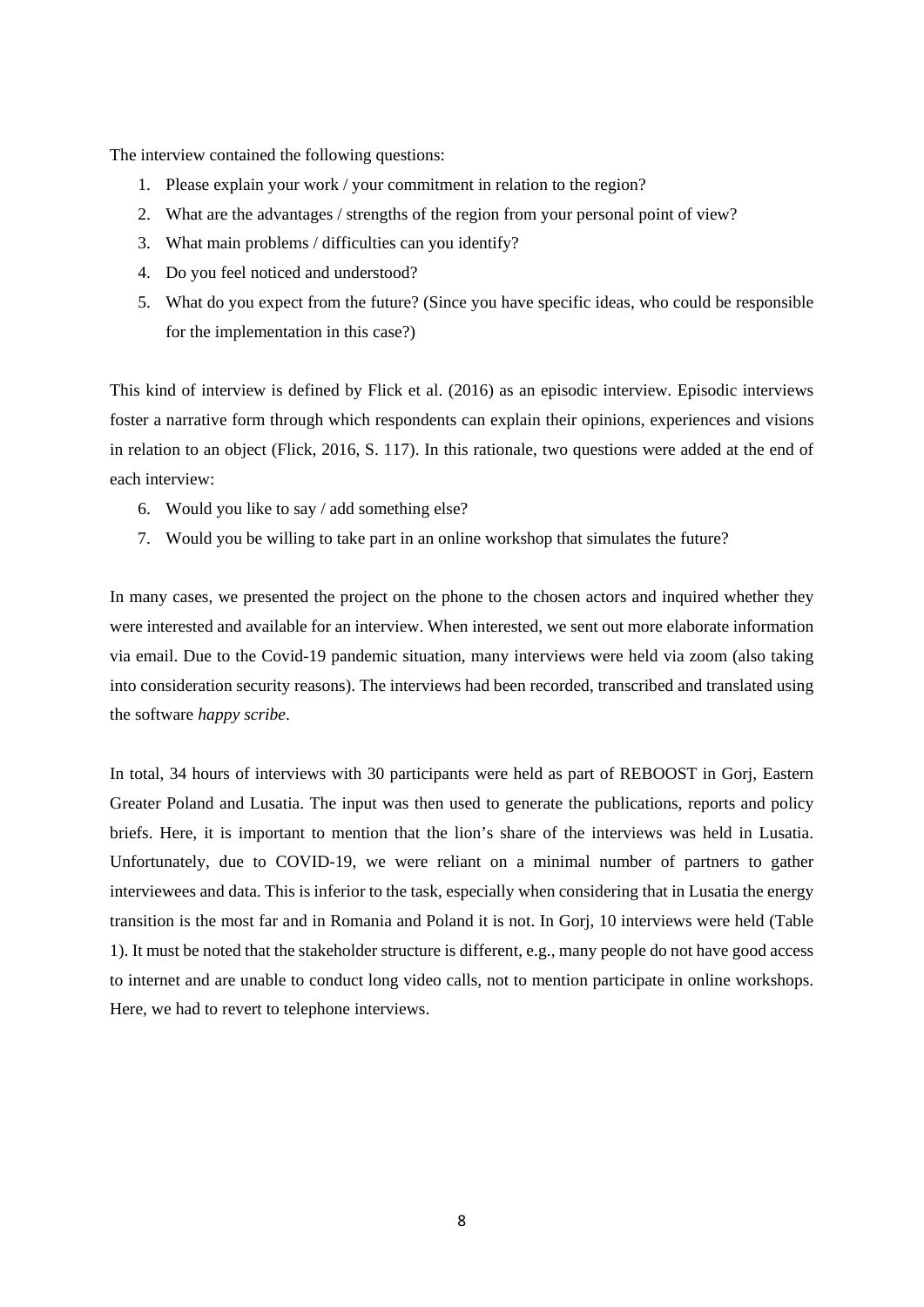| <b>Interviewee</b> | <b>Organisation/Position</b>                                | <b>Commitment in relation to the Gorj Region</b>                                                                                                                                                                                                                                                                                                       |
|--------------------|-------------------------------------------------------------|--------------------------------------------------------------------------------------------------------------------------------------------------------------------------------------------------------------------------------------------------------------------------------------------------------------------------------------------------------|
| 1                  | School inspection, governmental<br>organization             | Involvement in projects in Gorj County and beyond.                                                                                                                                                                                                                                                                                                     |
| 2                  | <b>Employee at the District</b><br><b>Employment Agency</b> | Employment and professional training in Gorj county                                                                                                                                                                                                                                                                                                    |
| 3                  | Employee at the Gorj County<br>Directorate of Statistics    | Gorj County Directorate of Statistics has as object of activity the<br>collection, processing, storage, analysis, dissemination of<br>statistical research results and the establishment at territorial<br>level of official statistical data series of economic, financial, social,<br>demographic, legal necessary for economic and social policies. |
| 4                  | Institution of the prefect Gorj<br>County                   | Duties specific to the subprefect function of Gorj County                                                                                                                                                                                                                                                                                              |
| 5                  | Gorj Water Management System<br>(Utility contractor)        | Water management in Gorj County                                                                                                                                                                                                                                                                                                                        |
| 6                  | Jiu Gorge National Park<br>Administration                   | Forestry engineer in a protected area of national and<br>international interest                                                                                                                                                                                                                                                                        |
| 7                  | SC Paidea SRL                                               | Training                                                                                                                                                                                                                                                                                                                                               |
| 8                  | <b>SA Computing Center</b>                                  | Director of a national Computing Center (IT) that operated in Gorj                                                                                                                                                                                                                                                                                     |
| 9                  | Matca SRL                                                   | Consultancy for finance options in the region                                                                                                                                                                                                                                                                                                          |
| 10                 | Oltenia Energy Complex                                      | Important employer in the energy sector for the region                                                                                                                                                                                                                                                                                                 |
| 11                 | Stănești municipality                                       | Major office of the municipality Stănești                                                                                                                                                                                                                                                                                                              |
| 12                 | Bankwatch Romania                                           | Employee at a non-governmental organization Bankwatch                                                                                                                                                                                                                                                                                                  |

Table 1: Overview of participants interviews in Gorj

## <span id="page-8-0"></span>2.3Strategic simulation workshops

Information gathered in the previous research steps was used to construct a framing for the strategic simulation workshop and to provide basic options that could be further explored and modified during the workshops. The aim of the workshop was for the participants to create and explore future transformation pathways. Strategic simulation, a type of serious games, also known as policy simulations, is an interactive, participatory method to develop strategic insight. Within scenarios, stakeholders use their knowledge and available data in a deliberative manner to identify challenges, seek solutions, negotiate trade-offs and consequently develop strategies that can lead to desirable futures,

The simulation was prepared in 3 versions, each adapted to the characteristics of a different region and carried out in each region through online sessions. In this regard, the workshop provided us with information about the concrete positions of stakeholders, manoeuvring spaces, mutual perceptions and to select the appropriate method for steps in the next year. Moreover, elements were translated to the national languages to be more accessible to all involved stakeholders. During each workshop, there was ample of room to ask questions and provide feedback.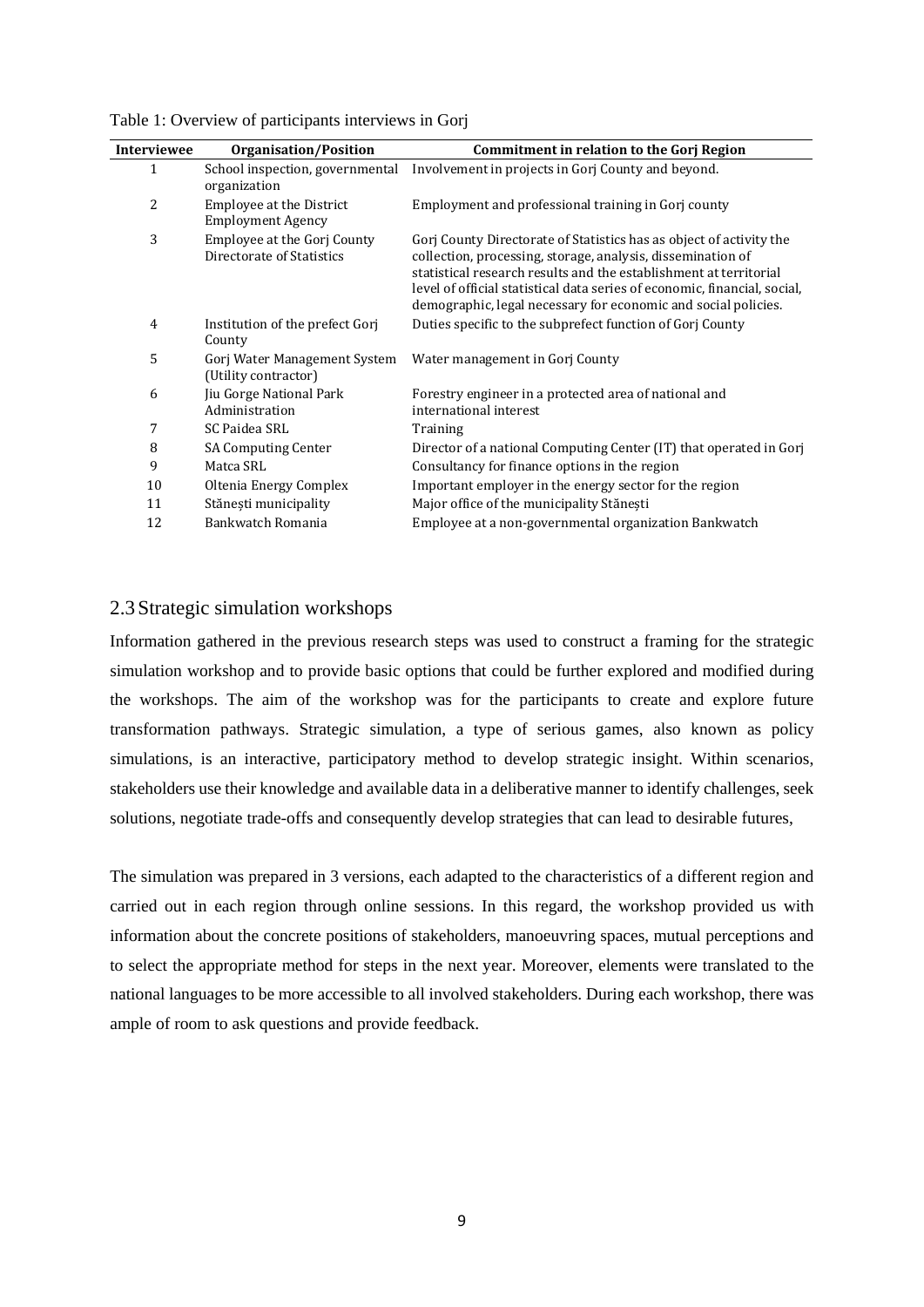## <span id="page-9-0"></span>3. The policy context

#### <span id="page-9-1"></span>3.1. Decarbonisation on a Romanian level

Coal in many countries is an affordable yet unsustainable means to meet energy demand since the initial costs of financing renewables remains considerably higher than what most countries can afford. To accomplish the target temperature outlined in the Paris Agreement, a global coal phase out is underway. The European Union requires all member states to develop a National Energy and Climate Plan (NECP) which includes a coal phase-out pledge by 2030. At present, the  $6<sup>th</sup>$  version of this strategy is being drafted in Romania (8 years after the first version was released). Romania's draft NECP as well as the Energy Strategy 2019-2030 contain no concrete promises on a coal phase-out and are considered unambitious and below the recommendations of the European Commission. As an indication, Romania's National Energy Strategy proposes a yearly power generation from coal of 15 TWh from 2030 until 2050, which is only 1 TWh less than in  $2018^{13}$ . Moreover, 3.2GW out of the current installed capacity of 5.5GW are expected to still be in operation in  $2030^{14}$  $2030^{14}$  $2030^{14}$ . Similarly, the European Commission recommends increasing the share of renewable energies to 34% in 2039. At present, Romania's share of renewable energies is 25% and the goal is an improvement to 27,9%[15.](#page-9-4) Furthermore, the strategy has a weak and non-transparent methodology.

Despite the high importance of coal production in Romania, the country actually has a fairly balanced energy mix with a high share of renewable energy compared to other countries in the Balkan area. The share of renewable electricity in 2017 consisted of 23.1% Hydro, 2.9% Solar, 11.5% Wind ,0.8% Biomass, which makes 38,3 % of renewable energy in total<sup>16</sup>. Hydropower plays a prominent role in the energy mix in Romania<sup>[17](#page-9-6)</sup> but often lies within environmentally protected Natura 2000 areas with potentially large environmental impacts<sup>18</sup>. Wind generation is significant in the region of Southeast Dobrogea (which has the second-highest potential for wind generation of any region in Europe)<sup>19</sup>, but is less relevant for Gorj County. An investment boom lasted only until 2013 due to a failed quota scheme introduced in 2008, with no comprehensive support scheme for new renewables is in place today with

**.** 

<span id="page-9-2"></span><sup>&</sup>lt;sup>13</sup> Europe Beyond Coal, 'Overview: National Coal Phase-out Announcements in Europe. Status March 2019', November 2017, 2020, 1–7 <https://www.klimareporter.de/images/dokumente/2020/07/Overview-of-nationalcoal-phase-out-announcements-Europe-Beyond-Coal-14-July-2020.pdf>.

<span id="page-9-3"></span><sup>14</sup> Felix; Heilmann, Rebekka; Popp, and Ada Ámon, *The Political Economy of Energy in Central and Eastern Europe* (E3G, 2020) <https://doi.org/10.4324/9780429438509>.

<span id="page-9-4"></span><sup>&</sup>lt;sup>15</sup> Heilmann, Popp, and Ámon.

<span id="page-9-5"></span><sup>16</sup> Heilmann, Popp, and Ámon.

<span id="page-9-6"></span><sup>&</sup>lt;sup>17</sup> Heilmann, Popp, and Ámon.

<span id="page-9-7"></span><sup>18</sup> Felix; Heilmann and others, *The Politcal Economy of the Low Carbon Transition. Climate and Energy Snapshot: Romania*, 2019 <https://www.euki.de/wp-content/uploads/2019/02/Romania-PEMM-Snapshot-Publication.pdf>.

<span id="page-9-8"></span><sup>19</sup> Renewables Now, 'EC Calls on Romania to Raise Renewable Energy Target to 34% by 2030' <https://renewablesnow.com/news/ec-calls-on-romania-to-raise-renewable-energy-target-to-34-by-2030- 658648/> [accessed 8 December 2020].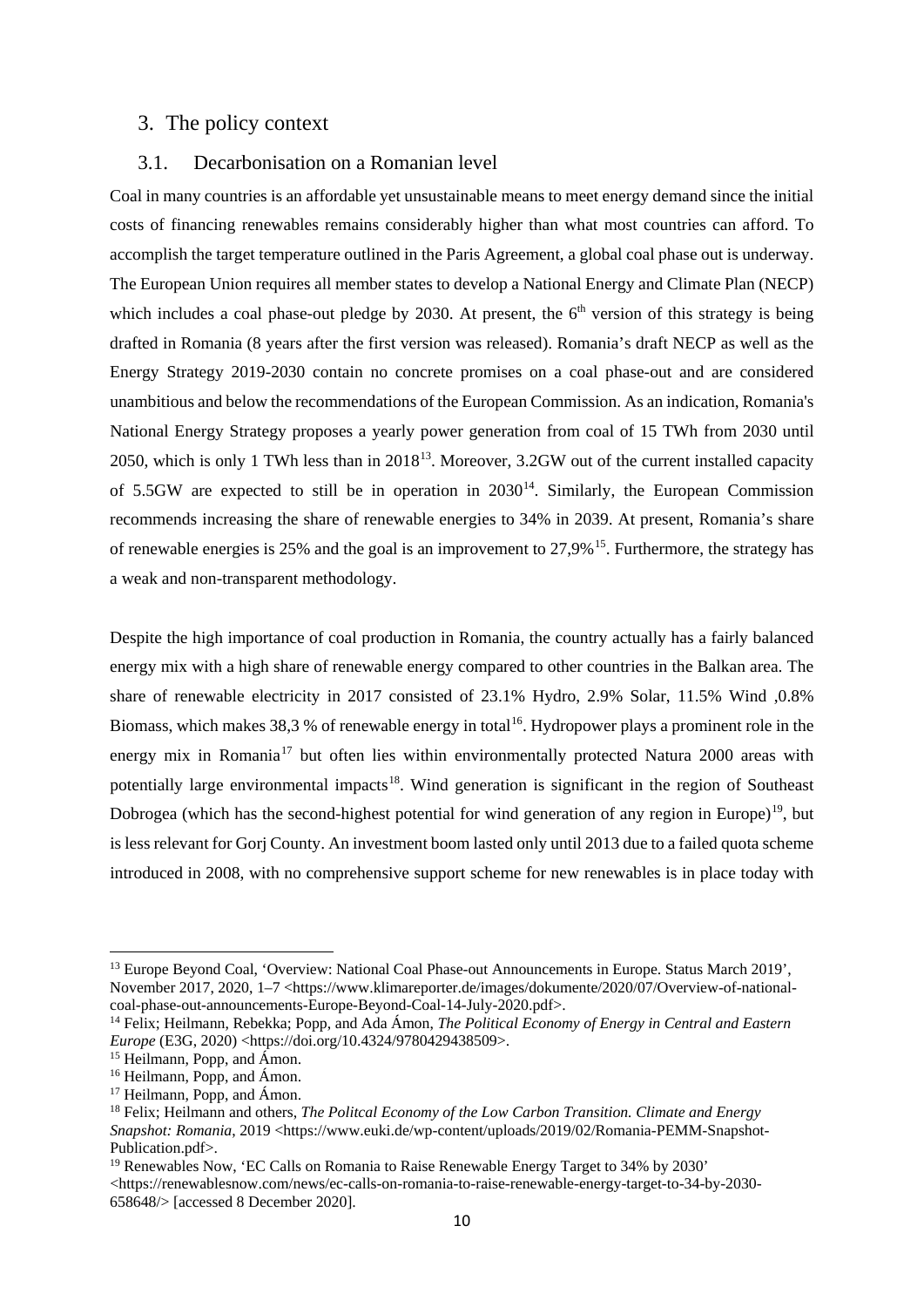only minor support programs for small-scale installations<sup>[20](#page-10-0)</sup>. Solar power could play a major role in Gorj, especially in areas that were used for coal mining and which are now polluted. Lastly, Gorj County has about 35% of Romania's natural gas reserves. In this regard, two coal fueled power plants will be most likely converted to gas fueled power plants in the next years<sup>[21](#page-10-1)</sup>.

In the past, sustainable long-term solutions where not on the agenda, support frameworks in the late 2000s and early 2010s underestimated the pace of capacity additions that they would trigger which caused increases in energy prices to which governments responded by abolishing the frameworks instead of improving their design<sup>[22](#page-10-2)</sup>. The political importance of coal jobs, public concerns about energy prices and the lack of strategic planning on how to replace coal power discourage politicians in Central and Eastern Europe from driving the phase out forward. Another issue at the national level is the prevailing Euroscepticism and the notion that Romania has a strong energy system and should maintain energy independence. Coal is seen as the backbone of the energy system despite the fact that coal comprises merely a small share of the energy mix. This is fortified by the misconception that coal is cheaper. Hereby, the government ignores Romania's enormous potential for green economy transition and the recently created funding opportunities for sustainable development, such as the European Green Deal.

The central government receives EU financial support to finance the transition strategy for the region, for example for the Jiu valley (started in 2019)<sup>23</sup>. Romania has an indicative total allocation of the Fair Transition Fund (2021-2027) of about  $\epsilon$ 1,947 billion (equivalent to Poland and Germany) which has a national funding of  $\epsilon$ 0,292 billion. The six counties which will receive funding through the JTF are: Hunedoara, Gorj, Mures, Prahova, Galați and Dolj. The priorities of this program are a fair transition to the development of entrepreneurship, SMEs, research and innovation and digitalization, a fair transition through investments in clean energy technology and infrastructure, a fair transposition by reducing pollution and consolidating the circular economy and a just transposition based on increasing the employment level. This endeavour would benefit from clear national guidance on a date and pathway for the phase out of  $coal^{24}$ . Yet, these development options are deemed insignificant compared to the (economic) options coal offers.

<u>.</u>

<span id="page-10-0"></span> $20$  Heilmann, Popp, and Ámon.

<span id="page-10-1"></span><sup>21</sup> Heilmann and others.

<span id="page-10-2"></span><sup>22</sup> Heilmann and others.

<span id="page-10-3"></span><sup>&</sup>lt;sup>23</sup> Dan Dobre, 'Jiu Valley Receives Technical Assistance from Coal Platform through START Programme : Just Transition' <https://www.just-transition.info/jiu-valley-receives-technical-assistance-from-coal-platformthrough-start-programme/> [accessed 8 December 2020].

<span id="page-10-4"></span><sup>24</sup> European Comission, *Regional Profile Jiu Valley*, 2020

<sup>&</sup>lt;https://ec.europa.eu/energy/sites/ener/files/documents/jiu\_valley\_regional\_profile\_-

start technical assistance.pdf>.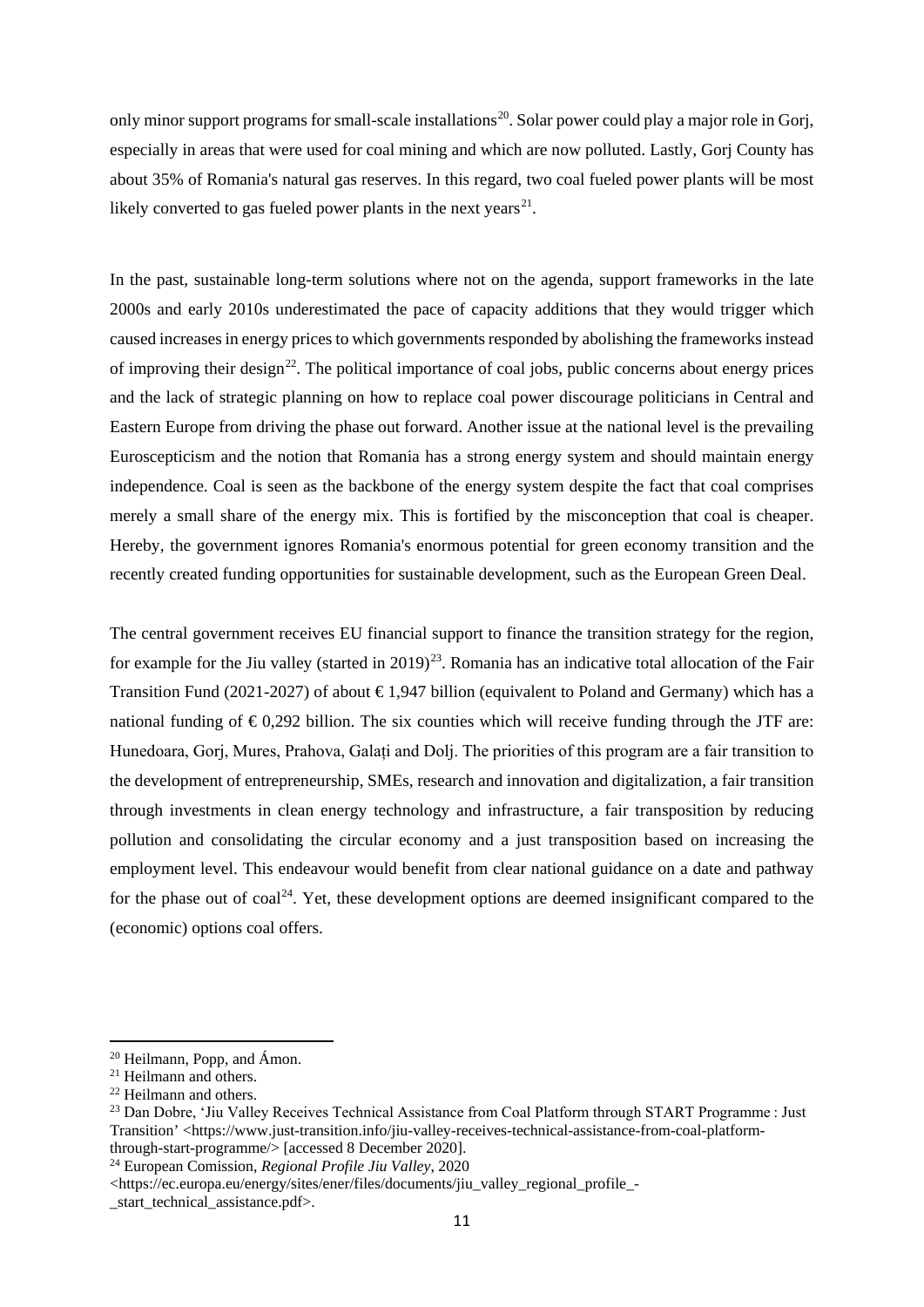The assessment of strategies in terms of their successes and their accuracy is challenging, because quantitative data about the EU-funded projects is frugal and qualitative data is non-existent. Even though we have a picture of the main issue and analogous solutions for the period 2007-2013, we barely know their success rate<sup>[25](#page-11-1)</sup>. Constructive contributions come from the scientific community. Braghină and others for example suggest, that Gorj needs "endogenous development which, besides the exogenous impulses, contributes to an optimal development of local economies<sup>3[26](#page-11-2)</sup>. Funding priorities must be dictated locally, at the grassroots level and it is explicitly relevant that the public participates in the decision-making process<sup>[27](#page-11-3)</sup>. The energy supply is a key political priority, and any current or future strategy should be devised with the energy transition in mind changing the whole sector whereby high potential sectors should be identified regionally.

#### <span id="page-11-0"></span>3.2Decarbonisation in Gorj

Romania has 19.30 million inhabitants<sup>[28](#page-11-4)</sup> of which about 350,000 live in the Gorj region. Romania is generally experiencing a population decline, with a negative population growth of -0.6 compared to 2019, steadily declining since  $2014^{29}$ . The population in Gori is declining, also due to migration, which could be particularly assessed since  $2016^{30}$ . The region is in the southwest of the country located and has Romania's key industries, namely extractive industries and industrial machinery production on site. As a result, Gorj is the most important region for Romania's energy industry, having a high capacity of coal fuelled power plants (70 per cent of the country's stock of inferior lignite coal is located in Gori<sup>31</sup>) and of hydroelectric power<sup>[32](#page-11-8)</sup>.

Romania's real GDP growth was strong in 2019 at 4.1 (annual percent change), and weak in 2020 (-4.9 percent). The unemployment rate is around 4% which is below EU28 average (2019), it reached historic

 $\overline{a}$ 

<span id="page-11-5"></span><sup>29</sup> Worldbank, 'Population Growth (Annual %) - Romania'

<span id="page-11-1"></span><sup>25</sup> Mustață, Nazare, and Dobre.

<span id="page-11-2"></span><sup>&</sup>lt;sup>26</sup> Cristian Braghină, Daniel Peptenatu, and Cristian Draghici, 'The Reorganization of Economic Activities and the Perspectives of the Endogenous Development in the Mining Areas from Gorj County', *Journal of Urban and Regional Analysis*, 1.1 (2009), 85–93.

<span id="page-11-3"></span><sup>27</sup> Mustață, Nazare, and Dobre.

<span id="page-11-4"></span><sup>28</sup> National Institute of Statistics, 'Welcome to National Institute of Statistics | National Institute of Statistics' <https://insse.ro/cms/en> [accessed 8 December 2020].

<sup>&</sup>lt;https://data.worldbank.org/indicator/SP.POP.GROW?locations=RO> [accessed 4 December 2020].

<span id="page-11-6"></span><sup>30</sup> Consiliul Judetean Gorj, 'Statutul Judetului Gorj', 53.9 (2020), 1689–99

<sup>&</sup>lt;https://doi.org/10.1017/CBO9781107415324.004>.

<span id="page-11-7"></span><sup>31</sup> Cristian; Braghină and Cristian Draghic, 'Socio-Economic Restructuring of the Mining Areas of Gorj County', *Human Geographies*, 2008.

<span id="page-11-8"></span><sup>32</sup> Radu Matei Cocheci and others, 'Assessing Environmental Fragility in a Mining Areafor Specific Spatial Planning Purposes', *Moravian Geographical Reports*, 27.3 (2019), 169–82 <https://doi.org/10.2478/mgr-2019-  $0013$ .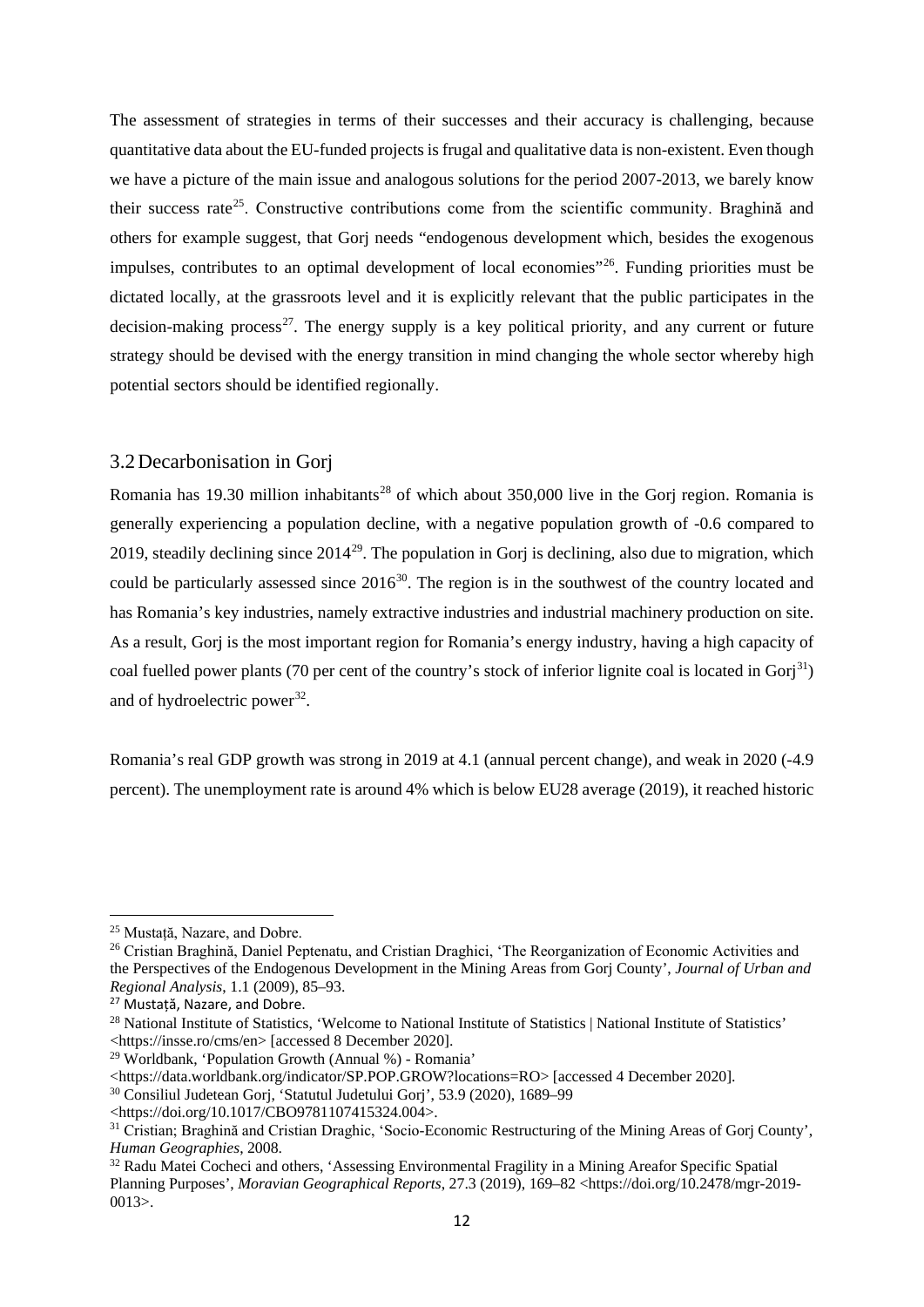lows<sup>[33](#page-12-0)</sup> and has remained relatively constant in recent years<sup>34</sup>. Especially the youth unemployment rate records a strong decline to 15.43% in 2020 from peaking in 2015 with 23.58 per cent<sup>35</sup>. In 2019, the World Bank classified Romania as a high-income country for the first time (per capita income of \$12,630) which is an important development for investment rating decisions and for accession negotiations to OECD<sup>[36.](#page-12-3)</sup> Gorj County, on the other hand, differs from national averages and exceeds the national unemployment average by 8 percent which is strongly related to decreasing mining activities<sup>37</sup>. After the economic crisis, the unemployment rate improved by 2-3 percent and was able to maintain the regional level at 7-8 percent<sup>38</sup>. However, the loss of jobs has resulted in migration. Hence the decrease in unemployment is deceptive as it has to be assessed in relation to the total active population, which implies that the actual number of people unemployed is higher. Based on Data from 2017, 18.600 workers were employed in the direct and supportive coal mining activities, which is a share of 0.23% in total employment<sup>39</sup>. The total number compared to other European coal producers, like e.g., Poland (111,555 employed with a share of 0.71 percent) is relatively low.

Even though the share seems negligible, energy production dominates the area and most of the industries are connected to coal production and consequently labour is highly concentrated in a small economic field. Lignite output within Gorj County represents about one third of the annual electrical power of Romania and 80% of the coal production<sup>[40](#page-12-7)</sup>. Considering that, four of the major nine cities in the region can be characterized as mono-industrial<sup>41</sup>. Four power plants are located in the area (Rovinari, Turceni, Isalnița, Craiova) with an average annual electricity production of 14 TWh and provision of thermal energy to the city of Craiova for 200,000 inhabitants with an average annual production 700,000 Gcal<sup>42</sup>. The power plants are supplied by nine open cast lignite mines none of the power plants are [fully](http://faracarbune.ro/wp-content/uploads/2017/07/IMA-BREF-report.pdf)  [compliant](http://faracarbune.ro/wp-content/uploads/2017/07/IMA-BREF-report.pdf) with the Industrial Emissions Directive<sup>[43](#page-12-10)</sup>, even though the responsible company OEC claims

 $\overline{a}$ 

<span id="page-12-0"></span><sup>33</sup> Worldbank, 'Romania Overview' <https://www.worldbank.org/en/country/romania/overview> [accessed 8 December 2020].

<span id="page-12-1"></span><sup>34</sup> Enache Steluța Georgeta, *The Economic and Social Situation in Romania*, 2015

<sup>&</sup>lt;https://doi.org/10.18356/aa447e3b-en>.

<span id="page-12-2"></span><sup>35</sup> Worldbank, 'Unemployment, Youth Total'

<sup>&</sup>lt;https://data.worldbank.org/indicator/SL.UEM.1524.ZS?locations=RO&view=chart> [accessed 4 December 2020].

<span id="page-12-3"></span><sup>36</sup> Worldbank, 'Romania Overview'.

<span id="page-12-4"></span><sup>37</sup> Liviu Neamtu and Adina Claudia Neamtu, 'Energy Mix and Social Implications in Gorj County, Romania', *Energy Sources, Part B: Economics, Planning and Policy*, 12.9 (2017), 794–99

<sup>&</sup>lt;https://doi.org/10.1080/15567249.2017.1280562>.

<span id="page-12-5"></span><sup>38</sup> Alexandru Mustață, Laura Nazare, and Dan Dobre, *Financing a Just Transition in Gorj*, 2020.

<span id="page-12-6"></span><sup>39</sup> Bruegel, *Coal in Europe: A Quarter of the Electricity, Three Quaters of the Emissions*

<sup>&</sup>lt;https://www.bruegel.org/wp-content/uploads/2017/11/PB-2017\_05\_SimoneTagliapietra-1.pdf> [accessed 8 December 2020].

<span id="page-12-7"></span><sup>40</sup> Braghină and Draghic.

<span id="page-12-8"></span><sup>&</sup>lt;sup>41</sup> Cocheci and others.

<span id="page-12-9"></span><sup>42</sup> Oltenia Energetic Complexul, *Planul de Restructurare Al Complexului Energetic Oltenia 2021-2025 Cu* 

*Perspectiva 2030*, 2020 <https://www.investenergy.ro/wp-content/uploads/2020/11/Plan-restructurare-CEO- $1.$ ndf $>$ .

<span id="page-12-10"></span><sup>43</sup> Bankwatch Network, 'The Energy Sector in Romania' <https://bankwatch.org/beyond-coal/the-energy-sectorin-romania> [accessed 4 December 2020].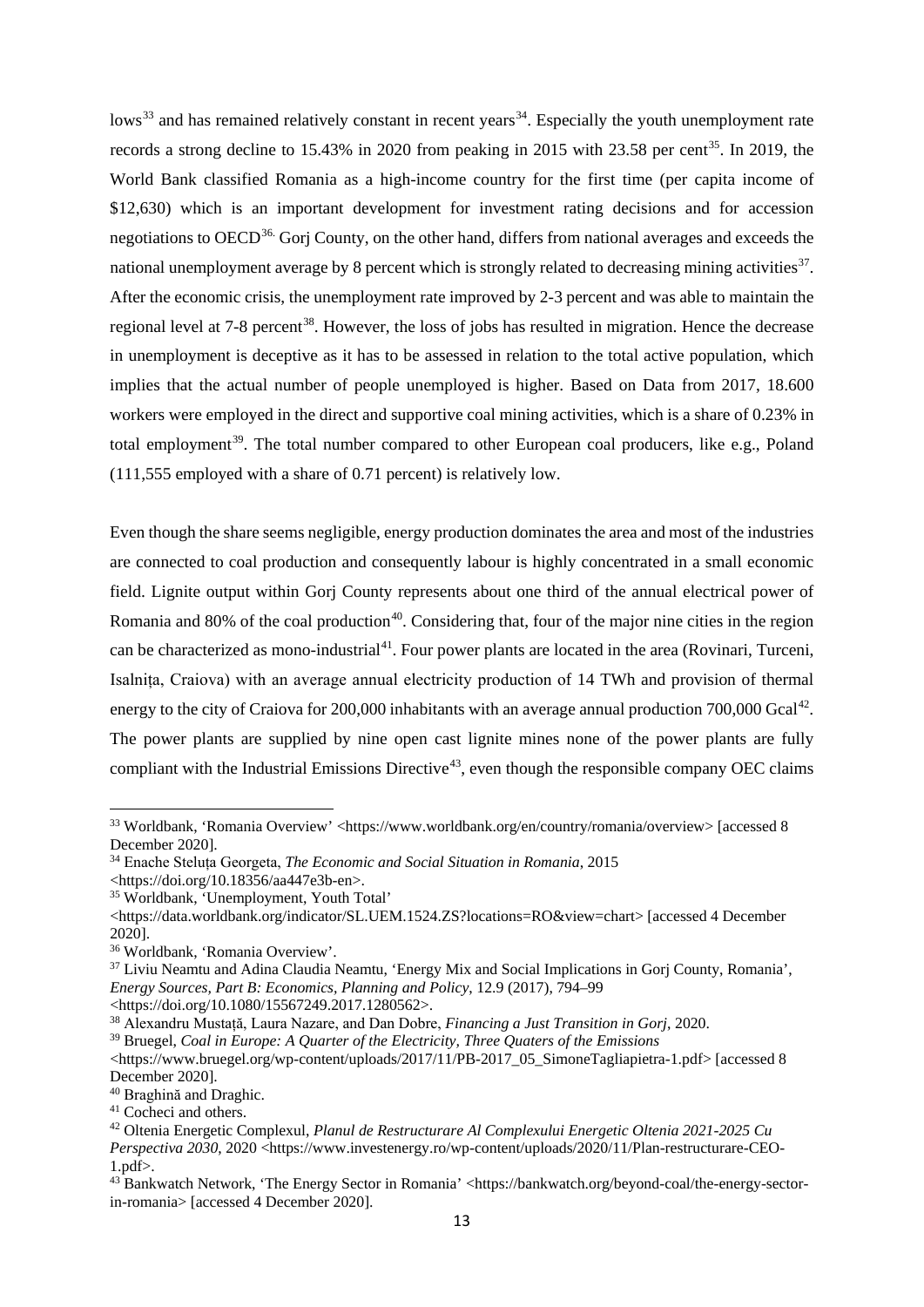they are authorized in terms of environmental protection. OECs average annual production of carbon is 21 million tons, the market share in electricity production of carbon is 22,77 %<sup>44</sup>. Several sources report, that coal production in Gorj region has not been profitable for years, e.g., 50 percent of production costs for one tonne of lignite is represented by personal costs and 15 per cent by energy consumption<sup>45</sup>. Production is preserved through external financial support. Essential political premises are the independence from imports, autonomy in energy production, as well as security in supply - as a pillar of growth and development.

On a regional level, mistrust in the government (as citizens believe investments from the European Union do not reach the region) and devotion to the EU are moving to the foreground. Importantly, the local population should be able to trust the national government, hence the state institutions should take the initiative and adapt to the communities' needs and integrate regional interests into national ones. Previous operational programs should be better evaluated, and failures should be counted towards success.

## <span id="page-13-0"></span>3.3Decarbonisation in the (private) coal sector

Part of the NECP is a decarbonisation plan by energy operators, such as Oltenia Energy Complex (OEC). The OEC was established in 2012 by merging Societatea Naţionala a Lignitului Oltenia with Energy Complexes Turceni, Rovinari and Craiova. Today, it is one of the biggest power producers in Romania and under state-control with a stakeholder share of  $77.15$  percent<sup>46</sup>. In the past, as stated by many nongovernmental actors, OEC pressured the government to issue governmental decisions to continue coal exploitation resulting in the expropriation of land and homes sitting at the edges of the mines to expand them (e.g. lately in the Juilt Nord mine)<sup>[47](#page-13-4)</sup>. The citizens in the villages were just compensated weakly. Also, from a legal point of view, the OEC found ways to circumvent legal frameworks, with for example, the application for deforestation permits but not for mining expansion, that were challenged in court by Bankwatch Romania<sup>48</sup>. In view of the experiences from the past, a turnaround of OECs previous politics is hardly credible.

In November 2020, OEC released a summary for the first time on the topic which has to be approved by the European Commission to become concrete. OECs Decarbonization plan (2021-2025) shows the intention of the Romanian government to finance the plan with the Modernization Fund. The total installed capacity of electricity production will reach from 3,570MW in 2020 to 3,094 MW in 2026, the

<u>.</u>

<span id="page-13-1"></span><sup>44</sup> Oltenia Energetic Complexul.

<span id="page-13-2"></span><sup>&</sup>lt;sup>45</sup> Ioana Ciută and Pippa Gallop, *The Great Coal Jobs Fraud*, 2018 <https://bankwatch.org/wpcontent/uploads/2018/06/Jobs-study-june-2018-update-ENG-CEE-Bankwatch.pdf>.

<sup>46</sup> Ciută and Gallop.

<span id="page-13-4"></span><span id="page-13-3"></span><sup>47</sup> Ciută and Gallop.

<span id="page-13-5"></span><sup>48</sup> Ciută and Gallop.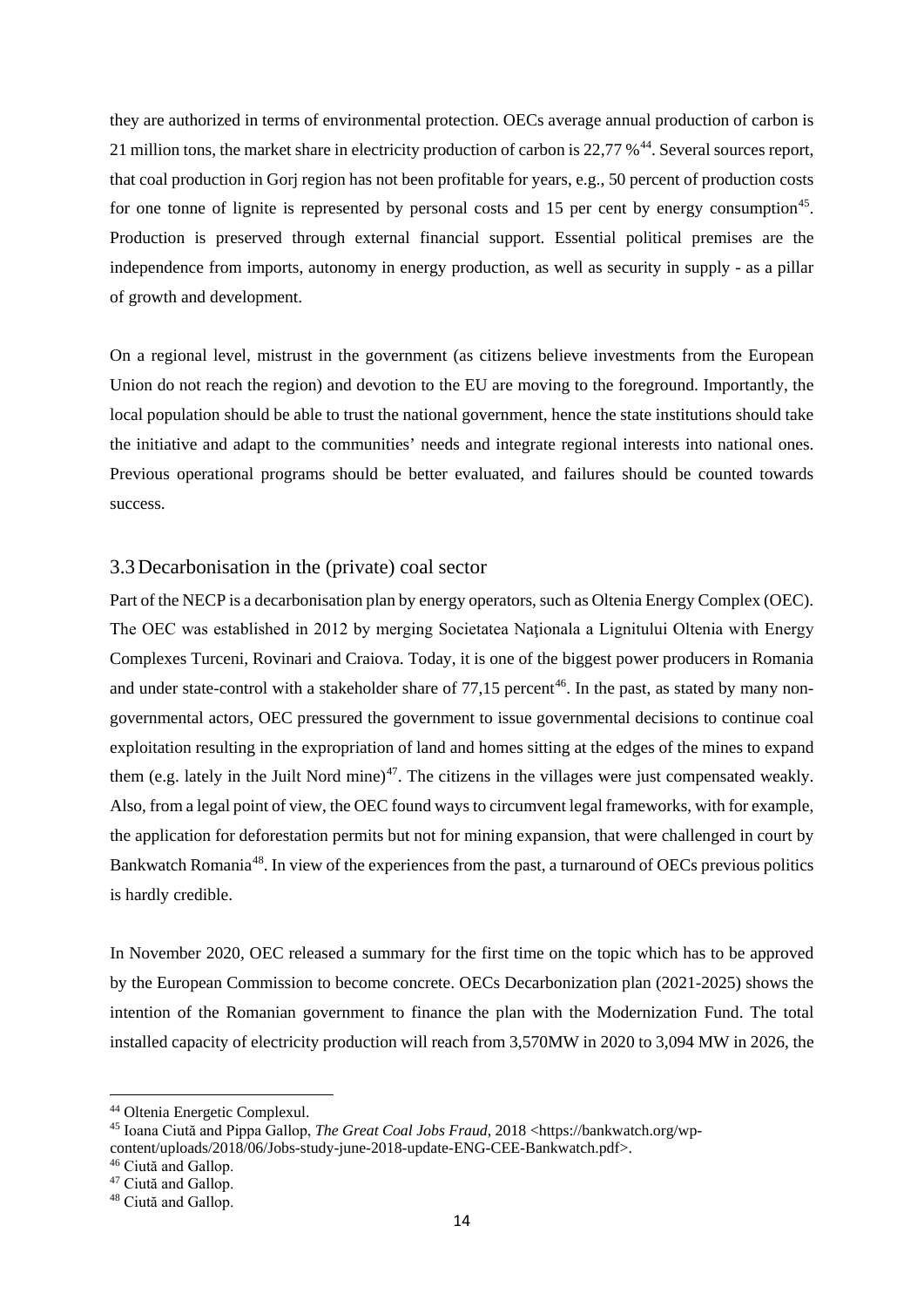share of capacity in wood reaching 53% of the total capacity. Company-specific emissions should decrease from 0.82 tCO2 / MWh in 2020 to 0.74 tCO2 / MW for the year 2025, representing a reduction of approximately 38 percent<sup>49</sup>. In the conditions of closing some energetic and mining capacities, but also of putting into operation the capacities on natural gas and photovoltaic, the forecasted evolution of the number of employees within OEC is the following: The dismissed personnel should enter in professional reconversion programs for the exploitation of new production capacities, redistribution programs within OEC, dismissal programs and professional reconversion programs for external activities. From now on OEC is concerned with specific processes to absorb these changes. Whether these have validity must be assessed.



*Figure 1: Staff turner over until 2030 proposed by Oltenia Energy Complex[50](#page-14-1)*

At last, the strategic objectives of OEC are included, that are highlighting the competitiveness of the activity (operational excellence, market share 18-20%), economic performance (profitability and sustainable cash flow and budget execution projects) and sustainable development (staff retraining, carbon footprint reduction). OEC will continue to play a major role in this change process and is very concerned about price stability, reducing unemployment, economic performance to ensure the viability of the company. In this regard, OEC should prepare a realistic plan for its downsizing and could focus its corporate strategy on solar energy. OEC is critical for the transition and has developed a new plan to meet the requirements. The objectives of the novel plan are based on the European Commission Framework Strategy for a Sustainable Energy Union with focus on enhancing energy efficiency and security while simultaneously decarbonizing the economy and creating solidarity and trust.

**.** 

<span id="page-14-0"></span><sup>49</sup> Oltenia Energetic Complexul.

<span id="page-14-1"></span><sup>50</sup> Oltenia Energetic Complexul.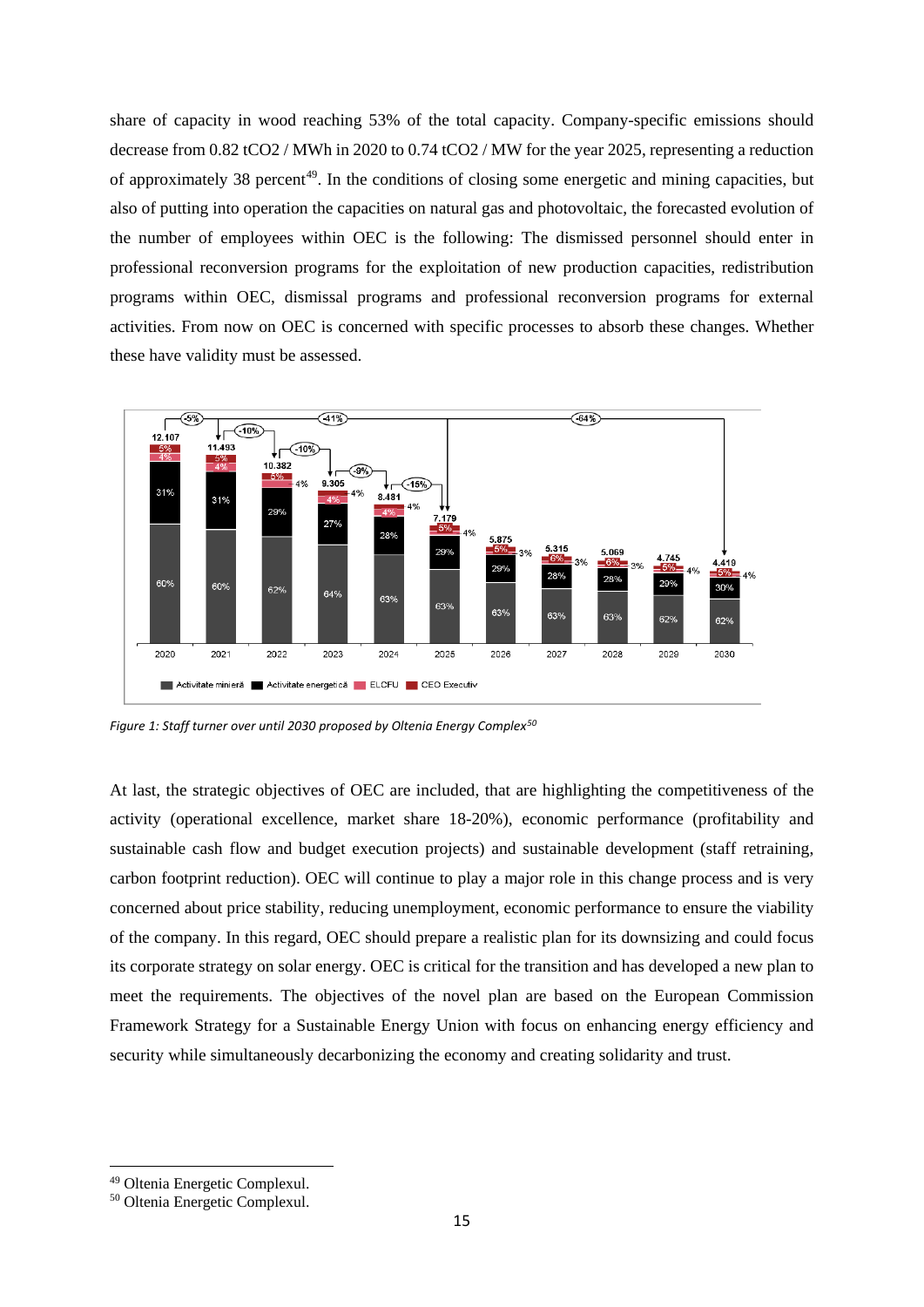OEC receives regular and long-term governmental support - it has also taken commercial loans (>105 million in 2019) to be able to purchase its  $CO<sub>2</sub>$  allowances under the ETS<sup>[51](#page-15-0)</sup>. Due to the losses accumulated in previous years (-200 mil in 2015, improvement to -31 EUR in 2016, -41 mil in 2017)<sup>52</sup>, OEC has the status of a company in difficulty. It requested financial aid from the European Commission of 251 million EUR, to cover the cash flow required for a period of 6 months<sup>53</sup>. As OEC does not have the capacity to repay the loan, the company is pressures to communicate a restructuring plan for OEC in accordance with the "Guidelines on State aid for rescuing and restructuring non-financial firms in difficulty (2014 / C 249/01)". Through the strategic restructuring and the implementation of an investment plan (Decarbonization Plan), OEC wants to ensure its viability in 2026. This scenario is not only chosen voluntarily, as it is the only one in line with European law on state aid.Taking into account the fact that in the period 2012-2019, OEC registered losses in 5 of the 8 years (2014, 2015, 2016, 2018 and 2019), following the modeling of the figures without a contribution from the state, the company could not support a decarbonization plan and will not be able to achieve the organization's objectives. Without a restructuring aid especially for the expenses for  $CO<sub>2</sub>$  certificates, OEC will remain at a loss, failing to support under the current business model the support of the entire activity. In general, the restructuring aid involves covering the cash deficit in the period 2020-2025, the share of OECs contribution to the decarbonization plan was prudently considered 50 percent - the cumulative aid is estimated at EUR 1.33 billion. Considering also the contribution from the fund for modernization, the contribution of OEC is 42% of the total value of the restructuring measures.

Starting in 2026 the company depicts it will record a positive annual cash flow for the period until 2030. During the restructuring period, 2021-2025, investments in existing assets will generate annual reductions in operating expenses to ensure long-term economic viability with an adequate return on capital employed. The group's assessment sounds optimistic in view of the fact that further job cuts are expected to be inherent the more efficient the equipment gets. Regarding reports by Bankwatch<sup>[54](#page-15-3)</sup>, more mines got closed in the past than communicated (less available coal reserves), resulting in more unemployment. In general, OEC overestimated the lignite production trends, that is contrarily to OEC's predictions, similar to electricity production, a downward trend. One reason was the promises made by OEC regarding the energy market and the maintaining jobs in mining and operation. For example, job claims for new plants (Rovinari) compared with findings from Bankwatch differed extremely and showed the planned jobs fraud by Oltenia (ibid). In this respect, the production of coal takes place in the remaining mines (Rosia, Tismana-Pinoasa, Jilt, Rosiuta). After the implementation of the restructuring plan, the reduction of 4,473 employees in energy activities is expected, representing a reduction of

**.** 

<span id="page-15-0"></span><sup>51</sup> Bankwatch Network.

<span id="page-15-1"></span><sup>52</sup> Ciută and Gallop.

<span id="page-15-2"></span><sup>53</sup> Oltenia Energetic Complexul.

<span id="page-15-3"></span><sup>54</sup> Ciută and Gallop.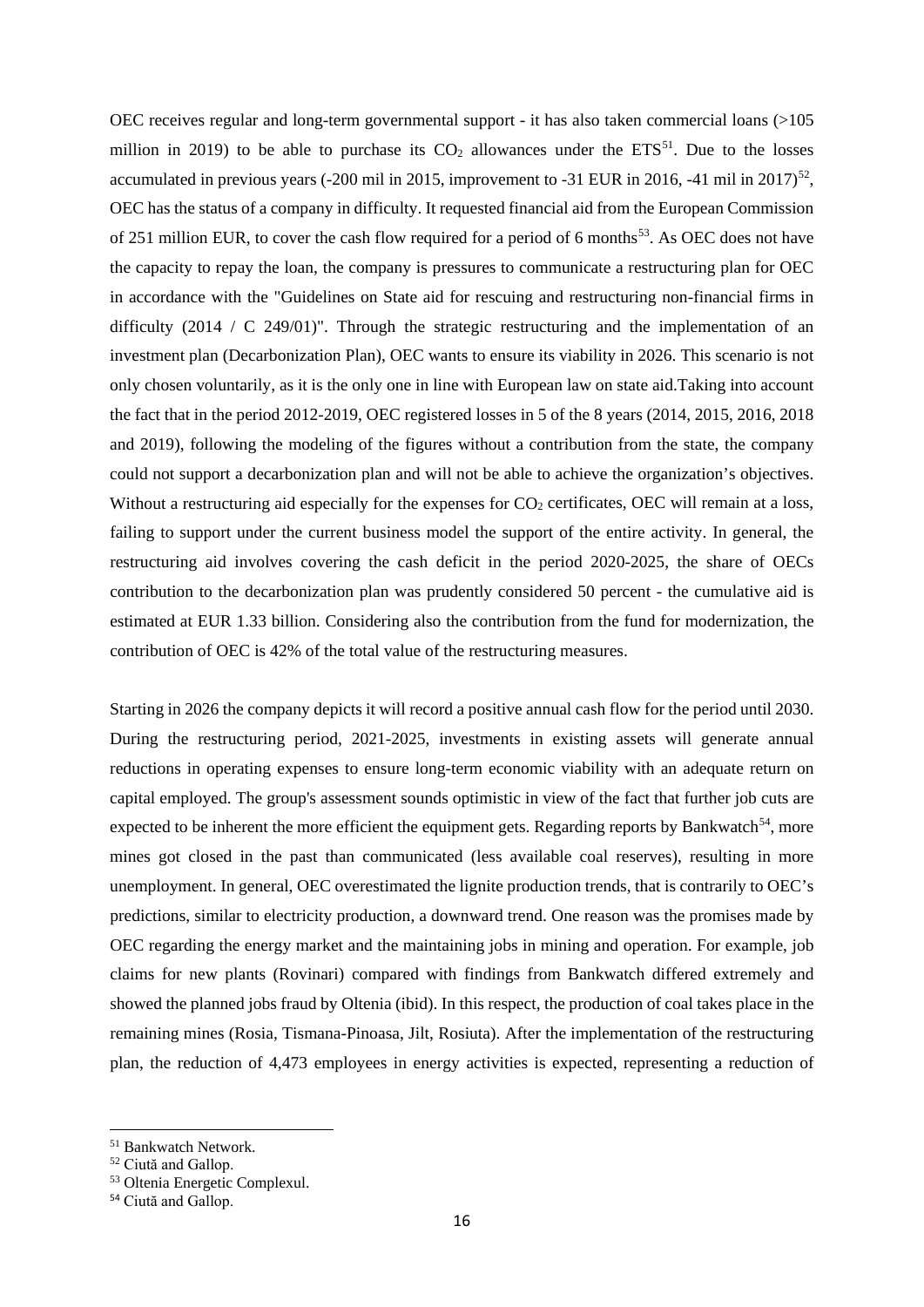approximately 40% in total compared to the number of employees in 2020. Starting with the year 2026, the activity will be carried out in 3 mining basins in Ruini, Jiltsi Motru.

## <span id="page-16-0"></span>4. Results Mental Landscape Scoping

#### <span id="page-16-1"></span>4.1General conclusions interviews

In Gorj, 10 interviews were conducted (See also Table 1). In these interviews, the emphasis is placed on how the stakeholders see their own current and future situation and not on how it actually is in terms of a scientific analysis of their economic, social and political situation. Such stakeholder mapping will help us to identify possible stakeholder coalitions as well as mutual and conflicting interests, which will be discussed in section 4.3. From the interviews, we have derived 5 general conclusions about the desired development pathways in Gorj.

**First, the economy in Gorj is assessed as lacking diversity.** In summary, the respondents reported a scarcity of jobs on the one hand and a lack of personnel on the other. In certain working fields, there is a lack of specialized staff, for example in information technology. On the other hand, the precarious economic situation and the need for professional reorientation is mentioned. A large share of the stakeholders highlight the lack of jobs and the case that basic economic preconditions like road infrastructure and missing investors are restrictions to Gorj's industry. Stakeholders also report that many people find work but still migrate because the partner cannot be employed in the region; They follow the family abroad or to other parts of the country. As a result, the region loses qualified workers if there is not enough work for all family members. Furthermore, the population also decreases as a result of high mortality compared to the birth rate. These demographic developments hamper the development of Gorj County. The perception regarding the job situation is difficult to assess for the local population as access to information is limited.

**Second, many stakeholders emphasize the potential of the tourism sector and agricultural sector due to beautiful nature, many historical sites and high ecological value.** Gorj's nature is described as unique in Europe, with a lot of hiking routes and tourist resorts (for example in Ranca and the Transalpina) inviting to outdoor activities and beautiful scenery with a rich hydrographic network with clean waters. Furthermore, the value of the forests, with its ancient trees, the unique ecosystems and biodiversity are recognized nationally and internationally by the scientific community (e.g., Natura2000 network and the national parks). Additionally, the region offers a rich history and a lot of testimonies of time, such as the Roman Camp, Lainici Monastery in Tismana, places of battle from the First World War (Vulcan Pass, Gorge, Parang), an ethnographic museum in Curtisoaram, Plaiul Bumbesti and Jiu and wooden mansions from the 19th century. For some stakeholders, a deep attachment to their homeland as well as pride can be observed. Citizens do not necessarily like to migrate to other regions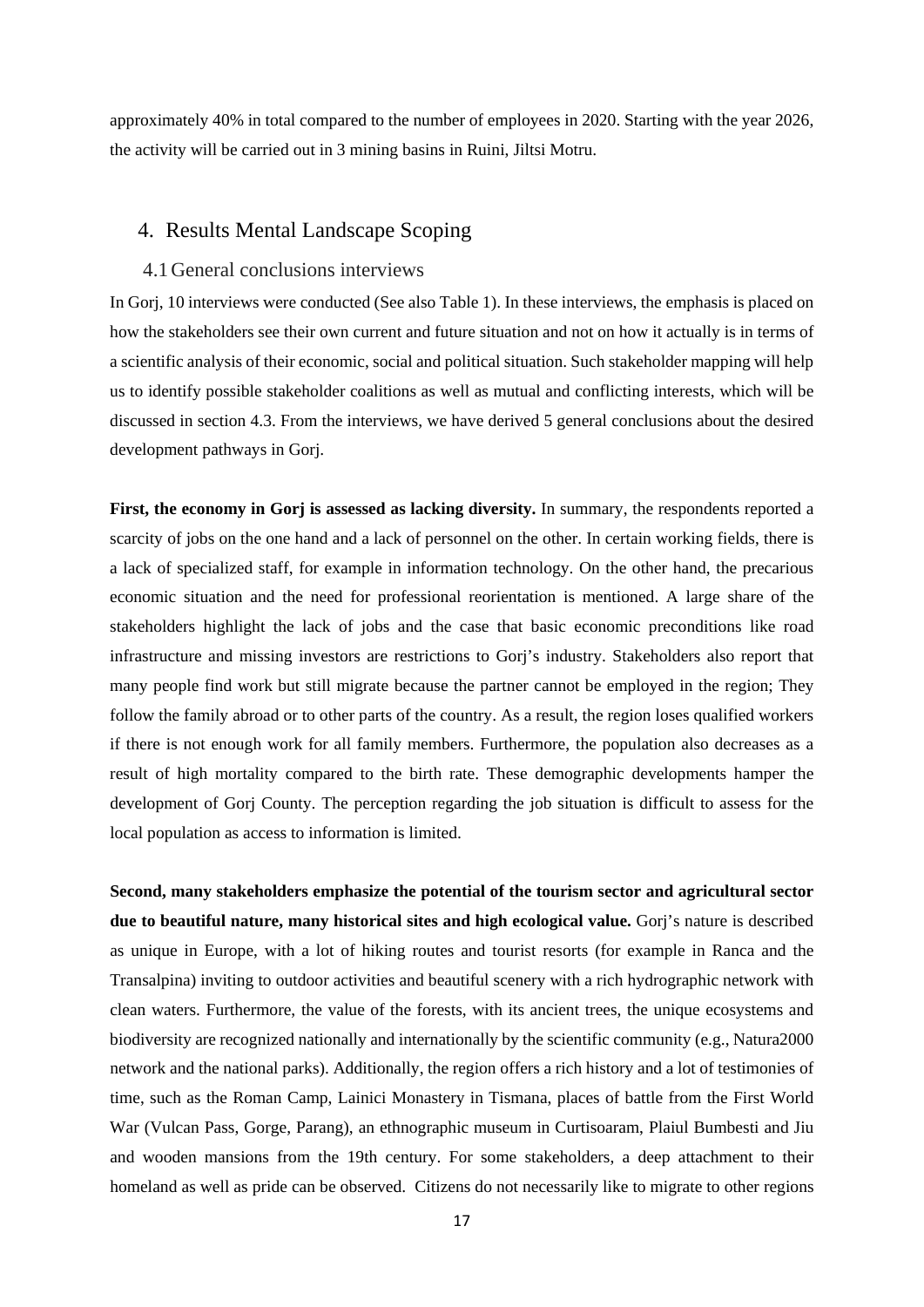or countries, but their precarious living situation forces them. Unfortunately, the history of Gorj is negatively represented in local media or in units of education and consequently the value of the natural heritage and the importance of the environment is underestimated. As an indication, a stakeholder working in the field of water management emphasizes the need for a sustainable and more efficient use of water, the protection of water from pollution and wastewater treatment. In general, there is an absence of a sustainable perspective or a vision at the local authorities. One other strength mentioned by the stakeholders is the agricultural potential, namely animal husbandry and beekeeping. Nevertheless, infrastructure hampers the potential of the development of both sectors.

**Third, a stakeholder from a governmental organization also positively assesses the educational offers at the regional level in different fields of training.** Some structures of the educational sector exist and are perceived as a strength, especially the cooperation with the university. The research infrastructure in the county consists of 13 studies and research centres under the coordination of "Constantin Brancusi" University in Targu-Jiu. A constant concern of these centres is to maintain an interface with the private sector in the county, the independence of scientific institutions is in question. The young generation is touted as highly skilled and willing to participate actively in the transformational processes. It seems that the older generation, which has already experienced many structural changes, is resigning and fatigue. A stakeholder reports that it seems easier to live on government support than to forge yet another new path. In this regard, a rather aggressive mood was communicated. The professional qualifications are appreciated by the students which are considered in accordance with the requirements on the labor market. Positive assessments and optimism come from stakeholders that are either directly connected in the field of employment and professional training or work together with locals for example in the local tech-industry: They see a high potential in the quality of Gorj's local population as well as their involvement in activities. Nevertheless, it has been said that there is already a lot of qualified staff for several industries and especially the youth need further opportunities to find work in other economic areas. At least for modern industries like the tech industry, Gorj seems to have good research infrastructure and there are good conditions to carry out their activities. This contradicts with the implementation of our interviews, which was limited by the poor digital infrastructure and use of these technologies by the local population. An urban-rural differentiation could be explanatory.

**Fourth, although there is infrastructure in the cultural and educational sector, the cohesion and activism in the civil society is weak or non-existent.** Non-governmental organizations such as Bankwatch Romania, Fridays for Future Gorj, Greenpeace and WWF exist and are active on the ground but play a more and more important role in the process to counteract OEC's position of power. Especially the individual municipalities are poorly networked with one another and do not form alliances. The importance of the involvement of local actors as well as political participation, the sharing of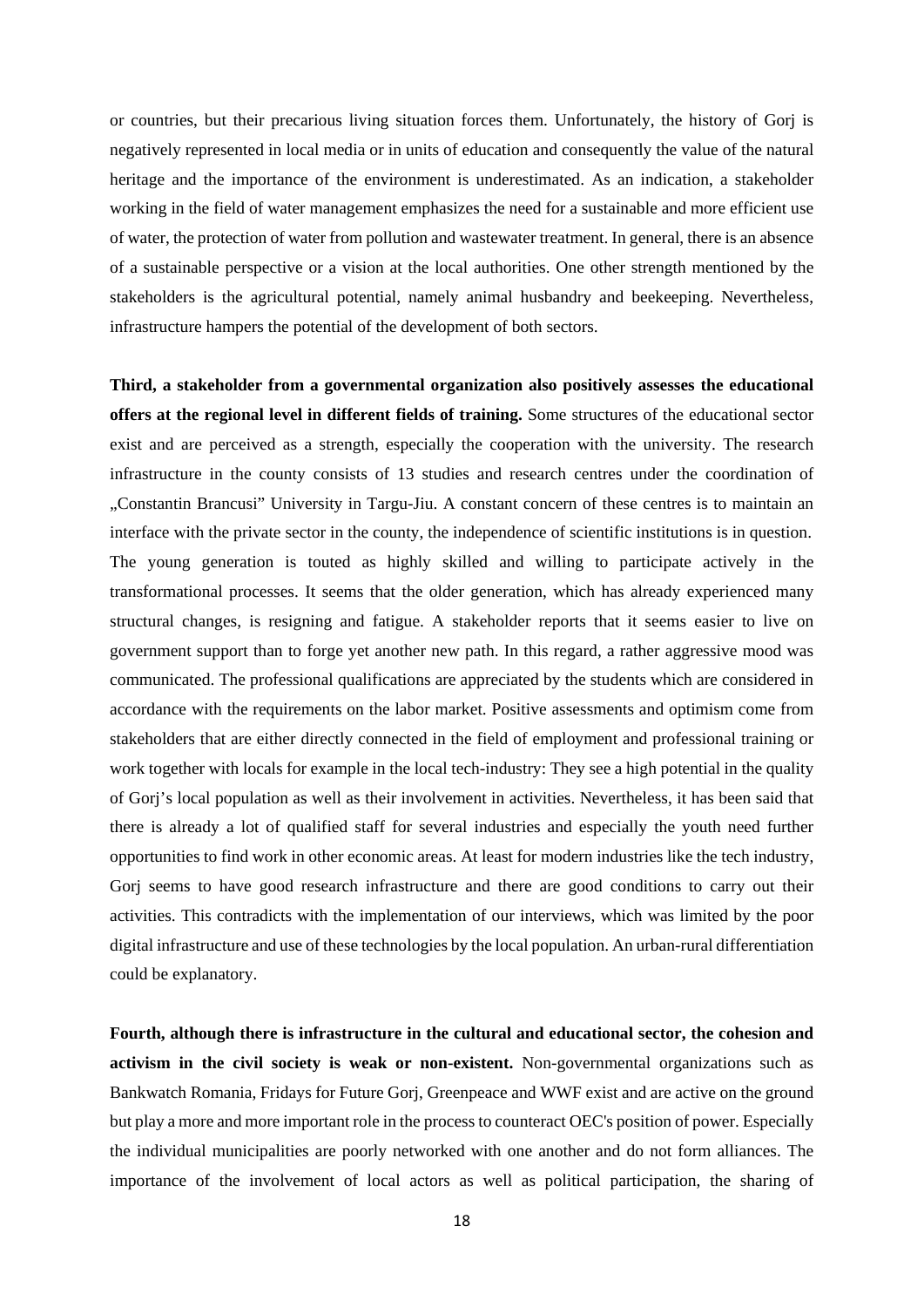responsibility and the strengthening of trust in all stakeholders is mentioned several times. The involvement of external actors is accepted and even advocated, e.g. through the support of financial means, but it is demanded that they know the local conditions and thus cooperate with the local population. Constructive criticism was also mentioned in the interviews. Importantly, those involved in creating and launching projects are expected to gain a better knowledge of the area. More active involvement of local authorities in finding alternative, sustainable and closer solutions for local development would be desirable, both for the environment and for the communities, as there are enough alternatives to previous structures in Gorj County. More support is requested for those who want to work to develop activities and take responsibility. Furthermore, greater responsibility of employees and flatter hierarchies are also highlighted as important; There is a need for employees and community participation in decision-making processes. One stakeholder called for employing "people with a sense of management in decision-making positions to organize activities that are oriented toward citizens".

**Fifth, there is a lack of opportunity for the young generation.** Stakeholders communicate the need for a sustained and balanced development in several areas of activity to generate an environment of healthy and attractive life for the young generation. That is, acceptable paid jobs that highlight the professional quality of young people and a healthy social environment for example with quality hospitals, good schools and kindergartens or promoting people in general. As family planning becomes increasingly difficult, with people often lacking prospects, the state must become actively involved in the life of society in a positive sense.

**Sixth, when asked to what extent stakeholders feel they are heard, most responded positively and feel heard and seen, while some do not at all.** In general, the surveyed group is heterogeneous in terms of their attitudes and also expectations for the future of the region. The demand for change is countered by serenity that the development of the area will happen naturally. Those who feel not heard, feel that the administrative structures and new realities are not enough adapted to the local situation or area of interest. The implementation of specific ideas should be done on the initiative of those who generate them, with the support of those who manage the field. This positive attitude of one interviewee, who works in consulting to obtain financing for companies in the region, is not shared by many others. One stakeholder explicitly spoke of a fundamental disenchantment with policymakers and has no positive expectations for change. The only solution seems to be to adapt to ever-changing situations, as has mostly been the case in the past.

**Sevenths, the "legislative and organizational mess".** Control institutions should focus on rehabilitate illegal activities to establish fair and competitive market structures. The belief in democratic structures is weakened because of the lack of transparency of legal institutions and the assumption of illegal activities also in connection with Oltenia Power Complex. Stakeholders see great potential free market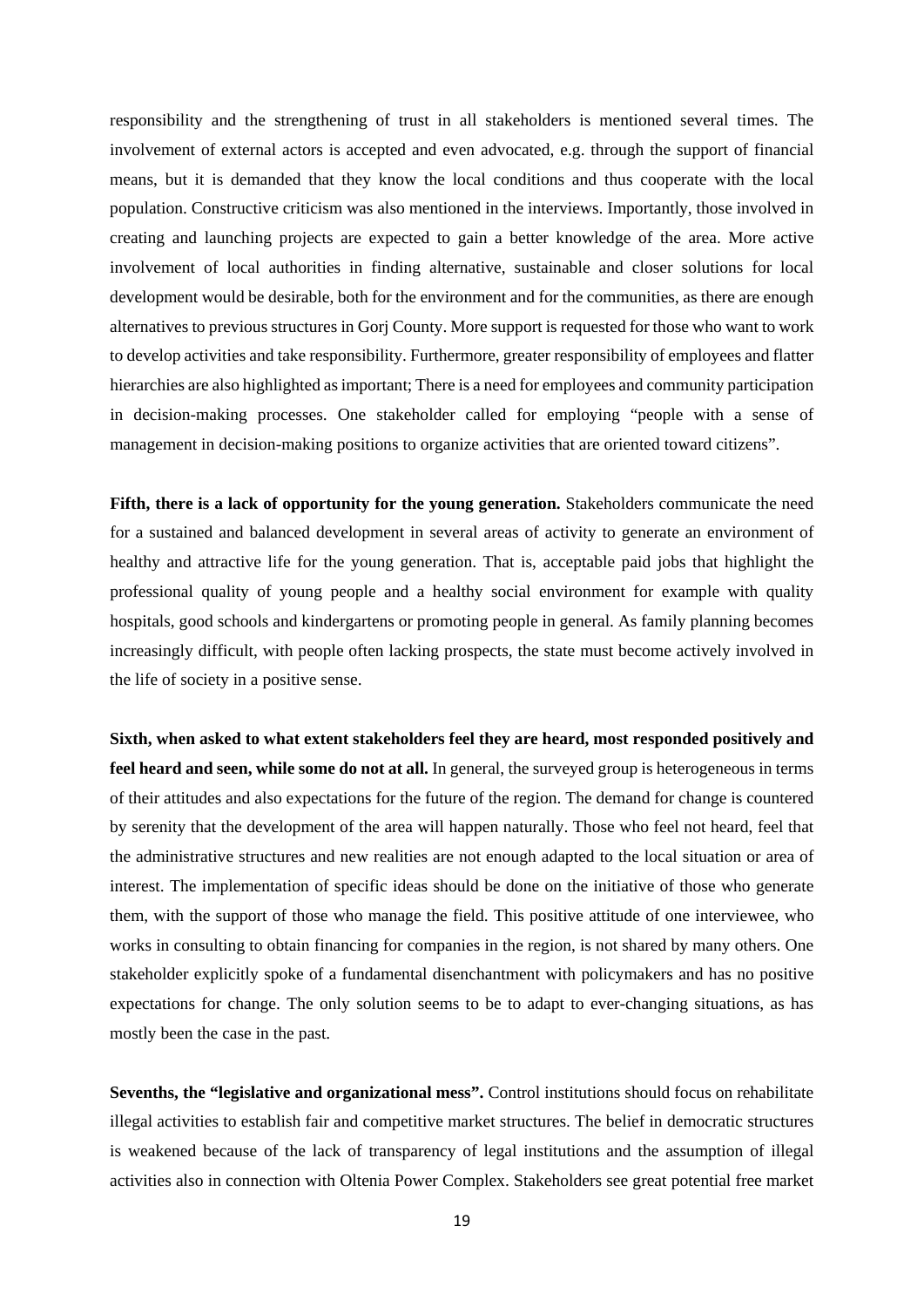economy with competitive opportunities for local companies that may play a reputable role on the international market. Energy and lignite production were mentioned less than expected. Specifically on this topic, support for the conversion of work is requested. In general, the highest priority is to involve local authorities in the search for innovative ideas. Simplifying bureaucracy is necessary for this. Although, the mental landscape of the stakeholders is different, it seems stakeholders have accepted the imposed changes and are looking forward instead of wanting to preserve a situation that has already been decided against politically, at least on a European level.

#### <span id="page-19-0"></span>4.2Mapping mental landscapes

The objective of this mental landscape report is to explore the differences in the perception of the shift away from coal among different stakeholder groups. In this rationale, mental models are internal mental constructions which interpret and structure the (transition) environment (Dezau and North, 1994). In this report, we explore the differences, but more importantly similarities on ideas how to adapt and govern major groups of stakeholders involved in the transition and development process in the three regions. For Gorj, the experts were selected to represent four groups: Administrative organisations (e.g. employment and statistical agencies), public organisations (e.g. municipalities and governmental agencies), private contractors tightly linked to the government (for example in water management) and companies (e.g. Consultancy, training).

The table below summarizes statements from section 4.2. Concluding from the table, it can be said that every stakeholder group states that the economy lacks diversity, except the contractors. However, as we couldn't speak to respondent 10 (OEC) and respondent 5 gave very limited answers we can conclude that in general stakeholder groups like to see the economy diversified. The same can be said for the economic potential in the tourism sector; All groups, except the companies, see a high potential here. Especially, when combined to agriculture and environmental protection. The research landscape is positively assessed by the administrative organisations and the companies. The groups including the administrative and public organisations would like to see a more active civil society. With regard, to the administrative organisations, they would like civil society to take a bigger role and thereby especially create opportunities for young people. The extent to which groups are heard is mixed among the respondent groups. Especially, the legislative and organisational complications seem to be important in this regard.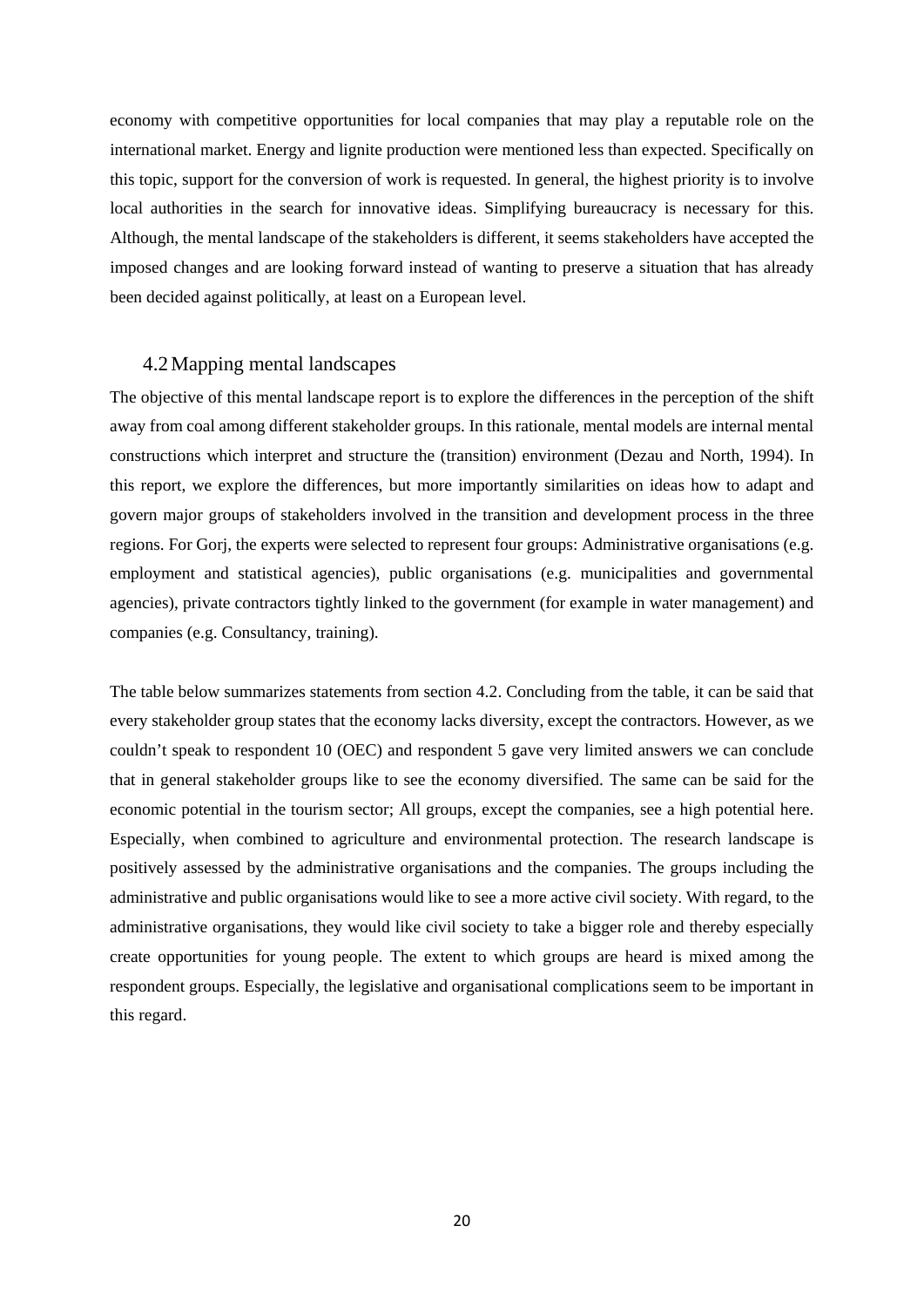|                 | Administrative organisations              | Public organisations                | Contractors                     | Companies                                          | NGO                                                 |
|-----------------|-------------------------------------------|-------------------------------------|---------------------------------|----------------------------------------------------|-----------------------------------------------------|
| First, economy  | Highlight the unfavourable                | Like to see labour mobility between |                                 | Low competitiveness, the staff structure (high age | Public opinion will shift                           |
| lacks diversity | demographics, uneducated and              | the coal industry and the touristic |                                 | and qualification), age of energy production units | naturally if coal phase-                            |
|                 | overworked staff, lack of specialised     | sector.                             |                                 | and technological equipment lead to high           | out is declared and                                 |
|                 | staff.                                    |                                     |                                 | production costs.                                  | structures are put into                             |
|                 |                                           |                                     |                                 |                                                    | place. People are flexible                          |
|                 |                                           |                                     |                                 | Emphasise high unemployment numbers while the      | and will find a way to                              |
|                 |                                           |                                     |                                 | perspectives in other sectors are optimistic       | live with the                                       |
|                 |                                           |                                     |                                 |                                                    | diversifying economics                              |
|                 |                                           |                                     |                                 |                                                    | in the region and are                               |
|                 |                                           |                                     |                                 |                                                    | differently willing to                              |
|                 |                                           |                                     |                                 |                                                    | migrate. Illegal forestry                           |
|                 |                                           |                                     |                                 |                                                    | activities overshadows                              |
|                 |                                           |                                     |                                 |                                                    | coal-related issues.                                |
| High potential  | See a strong potential of nature,         | Emphasize the high potential for    | See potential for tourism in    |                                                    | There is a huge potential                           |
| in which        | tourism, agriculture, education,          | tourism and energy                  | combination with environmental  |                                                    | for solar energy,                                   |
| economic        | energy and history                        |                                     | protection                      |                                                    | potential of wind energy                            |
| sectors?        |                                           |                                     |                                 |                                                    | is not fully developed                              |
|                 |                                           |                                     | Emphasize that Gorj has a rich  |                                                    | yet.                                                |
|                 |                                           |                                     | hydrographic network with clean |                                                    |                                                     |
|                 |                                           |                                     | quality waters                  |                                                    |                                                     |
| Research        | The educational offer that covers at      |                                     |                                 | Respondent 8 notes the professional quality of the | Better partnership with                             |
| landscape       | regional level all the fields of training |                                     |                                 | people from Gorj County and their involvement in   | local university is                                 |
|                 | included in the nomenclature of           |                                     |                                 | IT.                                                | planned.                                            |
|                 | qualifications, the professional          |                                     |                                 |                                                    |                                                     |
|                 | qualifications appreciated by the         |                                     |                                 |                                                    |                                                     |
|                 | students are in accordance with the       |                                     |                                 |                                                    |                                                     |
|                 | requirements on the labor market.         |                                     |                                 |                                                    |                                                     |
| Weak civil      | Assess community involvement as           | Discrepancies in support of the     |                                 |                                                    | The civil society is not<br>fully developed. In Jiu |
| society         | low. Thinks it is important that active   | local community and the national    |                                 |                                                    | valley there is a huge                              |
|                 | local units specialised in economic       | decision-makers.                    |                                 |                                                    | coalition of NGOs which                             |
|                 | sectors in the region unite and voice     |                                     |                                 |                                                    | make an impact together                             |
|                 | stronger opinions.                        |                                     |                                 |                                                    | and have a voice. This is                           |
|                 |                                           |                                     |                                 |                                                    | not the case in Gorj. The                           |
|                 |                                           |                                     |                                 |                                                    | trade unions are<br>politicised. They are still     |
|                 |                                           |                                     |                                 |                                                    | an important actor, but                             |
|                 |                                           |                                     |                                 |                                                    | not that reliable. Local                            |
|                 |                                           |                                     |                                 |                                                    | government is a small                               |
|                 |                                           |                                     |                                 |                                                    | organisation and doesn't                            |
|                 |                                           |                                     |                                 |                                                    | play a role. The mayors                             |
|                 |                                           |                                     |                                 |                                                    | of big cities and county                            |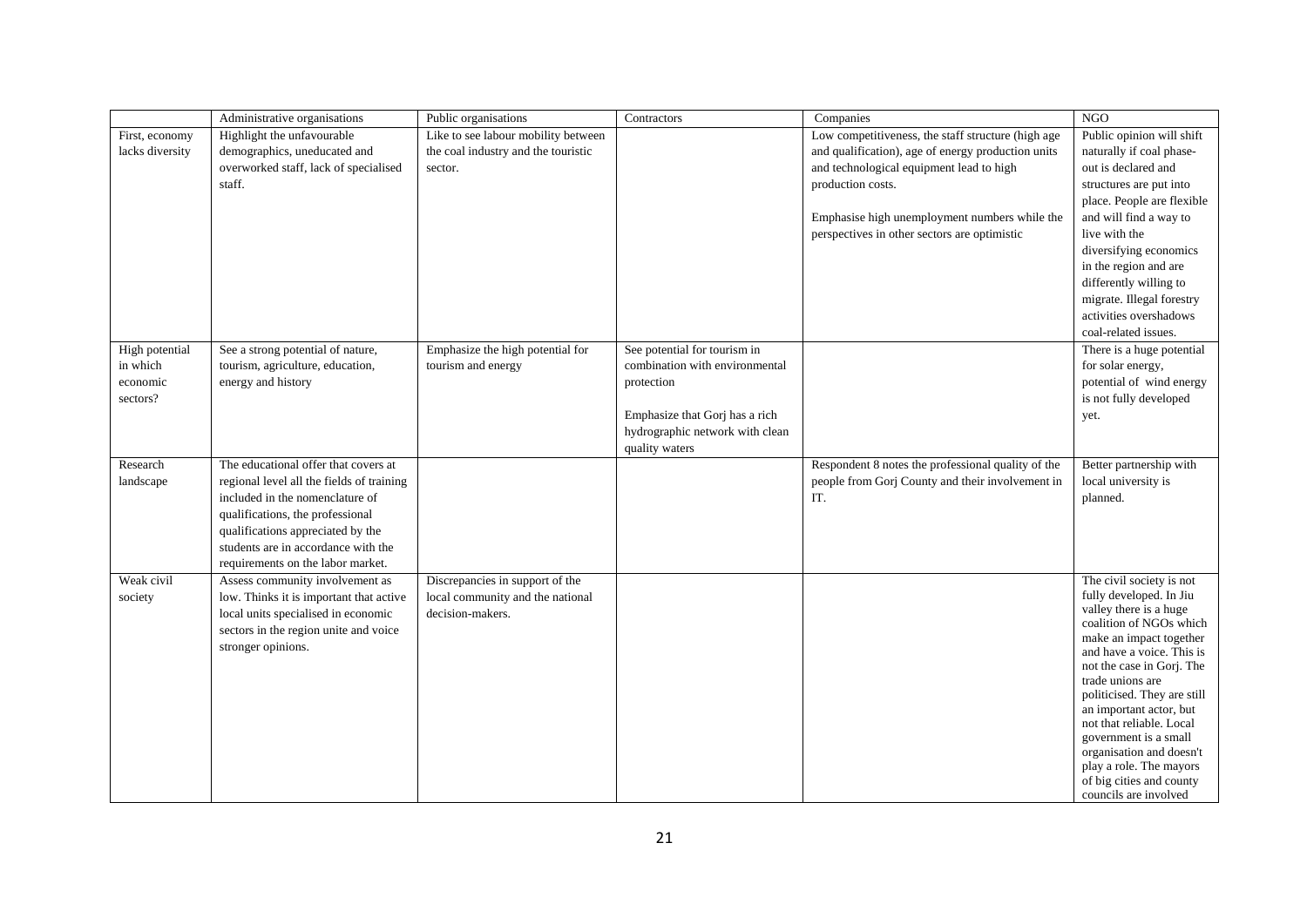|                          |                                                                  |                                     |                                  |                                                   | somehow. Their<br>dominant viewpoint is<br>indifferent. They are<br>almost a bit more<br>progressive, but in<br>general they reflect the<br>population. They<br>wouldn't dare to say it<br>with the election coming.<br>Prospectively changing. |
|--------------------------|------------------------------------------------------------------|-------------------------------------|----------------------------------|---------------------------------------------------|-------------------------------------------------------------------------------------------------------------------------------------------------------------------------------------------------------------------------------------------------|
| Lack of<br>opportunities | See favourable conditions for<br>development of human resources. |                                     |                                  |                                                   | Age structures will lead<br>to a natural coal phase                                                                                                                                                                                             |
| young                    |                                                                  |                                     |                                  |                                                   | out, opportunities for                                                                                                                                                                                                                          |
| generation               |                                                                  |                                     |                                  |                                                   | young generation. There<br>are some broad ideas, but                                                                                                                                                                                            |
|                          |                                                                  |                                     |                                  |                                                   | these are not far                                                                                                                                                                                                                               |
|                          |                                                                  |                                     |                                  |                                                   | developed yet and there<br>is also no consensus.                                                                                                                                                                                                |
|                          |                                                                  |                                     |                                  |                                                   |                                                                                                                                                                                                                                                 |
|                          |                                                                  |                                     |                                  |                                                   |                                                                                                                                                                                                                                                 |
| Extent of feeling        | Feel heard. Yet, face issues getting                             | Expert 4 feels heard, expert 11 not | Feel heard to some extent but    | Feel unheard and would like the bureaucracy to be | Good cooperation                                                                                                                                                                                                                                |
| heard                    | respondents in civil society and copes                           | at all: Discrepancies between the   | sees that for better water       | simplified as it is too complicated. This group   | between NGOs and also                                                                                                                                                                                                                           |
|                          | with technological issues (Statistical                           | national strategy and the local     | management both support of the   | want people with managerial sense in decision-    | to local actors as well as                                                                                                                                                                                                                      |
|                          | software).                                                       | effects of these strategies.        | local community and the national | making positions, to organize activities oriented | the European level.                                                                                                                                                                                                                             |
|                          |                                                                  |                                     | decision-makers is necessary.    | towards citizens.                                 |                                                                                                                                                                                                                                                 |
| Legislative and          | Face difficulties in collaboration with                          |                                     |                                  | Stress that there is a lack of legislative        | OEC is dominating the                                                                                                                                                                                                                           |
| organisational           | economic agents.                                                 |                                     |                                  | predictability and a lack of clear objectives and | public and private life                                                                                                                                                                                                                         |
| complications            |                                                                  |                                     |                                  | directions for regional/local development         | and is very powerful.                                                                                                                                                                                                                           |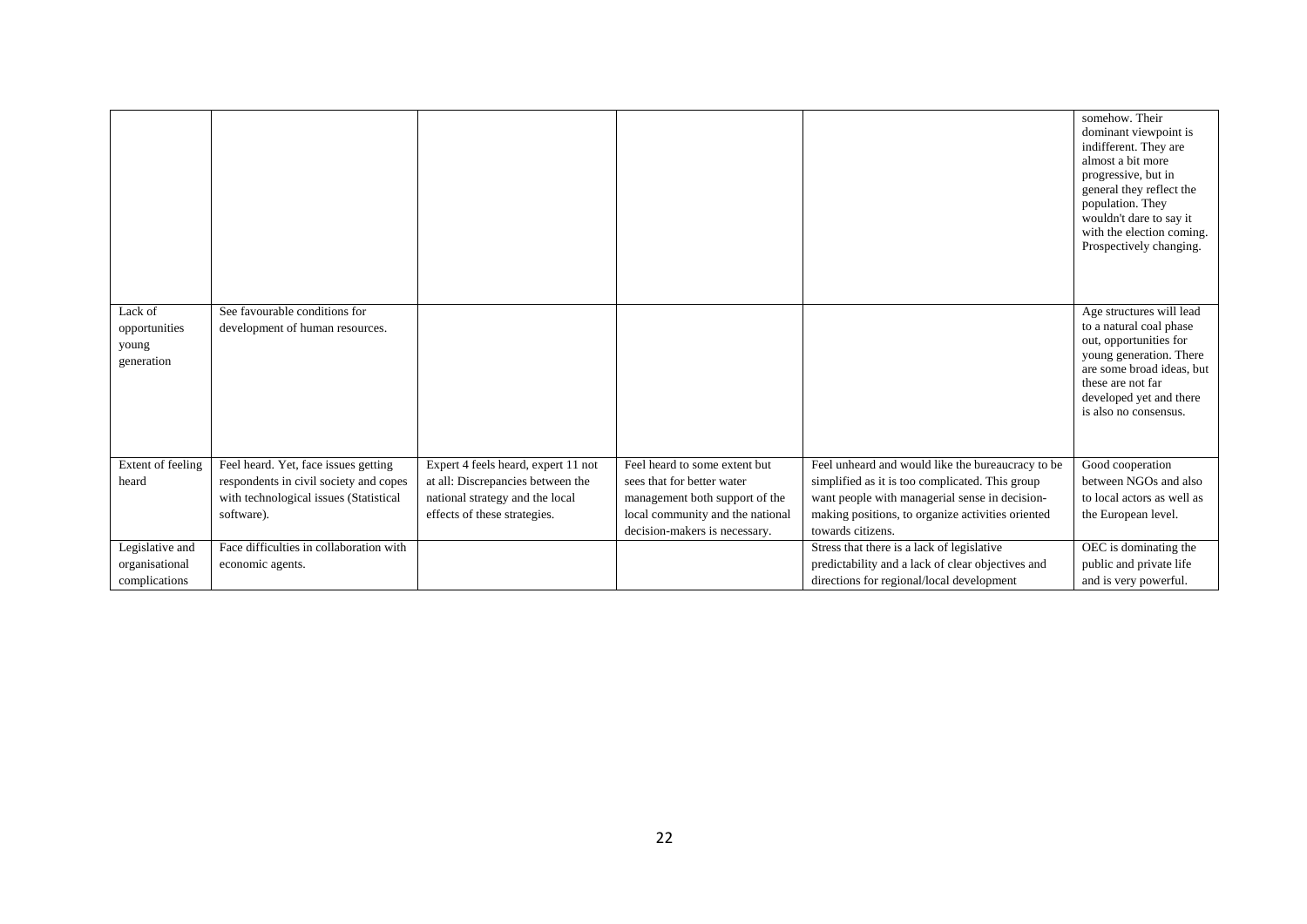## <span id="page-22-0"></span>5 Conclusion and Summary

In general, Romania has improved its economic situation in recent years, but the persistence of these efforts is uncertain. Gorj County, on the contrary, is structurally reversely affected due to its focus on coal exploration and energy production despite the external pressure like EU directives. The government and the strongly affiliated OECs are aware of the pressure, and know it is imperative to act. This brings Romania and Gorj in particular, at a critical moment in the energy transition: Coal is still seen as the backbone of the energy systems and Romania's energy independence, but the notion that coal will not be viable after 2030 is gaining ground, especially in Gorj. The future of the energy transition depends on the dominant paradigms at three levels: The European Union, the National Level and the local level (Gorj).

Romania has different political structures and no regional political level, that are prevailing in other EU countries. The discourse takes place at the local and national level. Due to the strong connection between the OEC and the government, important decisions are made in the interests of the nation and not necessarily in the interests of the region. As a result, the gap between the national policies and the local implementations is large and the national benefits are deemed more important than the negative local consequences such as villages, which are being moved, because of the coal mines, noise, air and ash pollution. The urgency of achieving global climate goals and the pressure exerted by the EU should cause the further coal declination. Additionally, costs of renewable energy are falling and conditions for an increased role of renewables are thus improving<sup>55</sup>. Still, the Romanian government is a strong public supporter of coal power generation and heavily subsidises the sector. It is one of 11 EU Member States that do not plan to phase out coal by 2030, ignoring European agreements<sup>[56](#page-22-2)</sup>. The role of the Oltenia Energy Complex, which is the third largest employer in the country, must be emphasized.

The economic potential in Gorj is largely based on lignite-related industries which employs 59% of all inhabitants and generates a turnover of 70%. On the one hand, this large network of specialized workers and the steadily growing investments in the energy industry can be considered a strength of the region. On the other hand, the industry in Gorj is not diverse. In this regard, important opportunities lie in the diversification of the economy and especially the improved recognition of renewable energies. Other possible economic opportunities are the agricultural potential after land sanitation and the opportunities for (winter) tourism. Agriculture occupies about half of the total area of Gorj. Unfortunately, as a result of mining activities, 70% of the agricultural soils are subject to erosions, landslides and acidity. Furthermore, the agricultural sector is subject to a high degree of agricultural land fragmentation as approximately half of the farms have an area less than one hectare. Especially in the North of the county,

<span id="page-22-1"></span><sup>&</sup>lt;sup>55</sup> Heilmann and others.

<span id="page-22-2"></span><sup>56</sup> Joanna Flisowska and Charles Moore, *Just Transition or Just Talk ?*, 2019

<sup>&</sup>lt;http://www.caneurope.org/docman/coal-phase-out/3545-just-transition-or-just-talk/file>.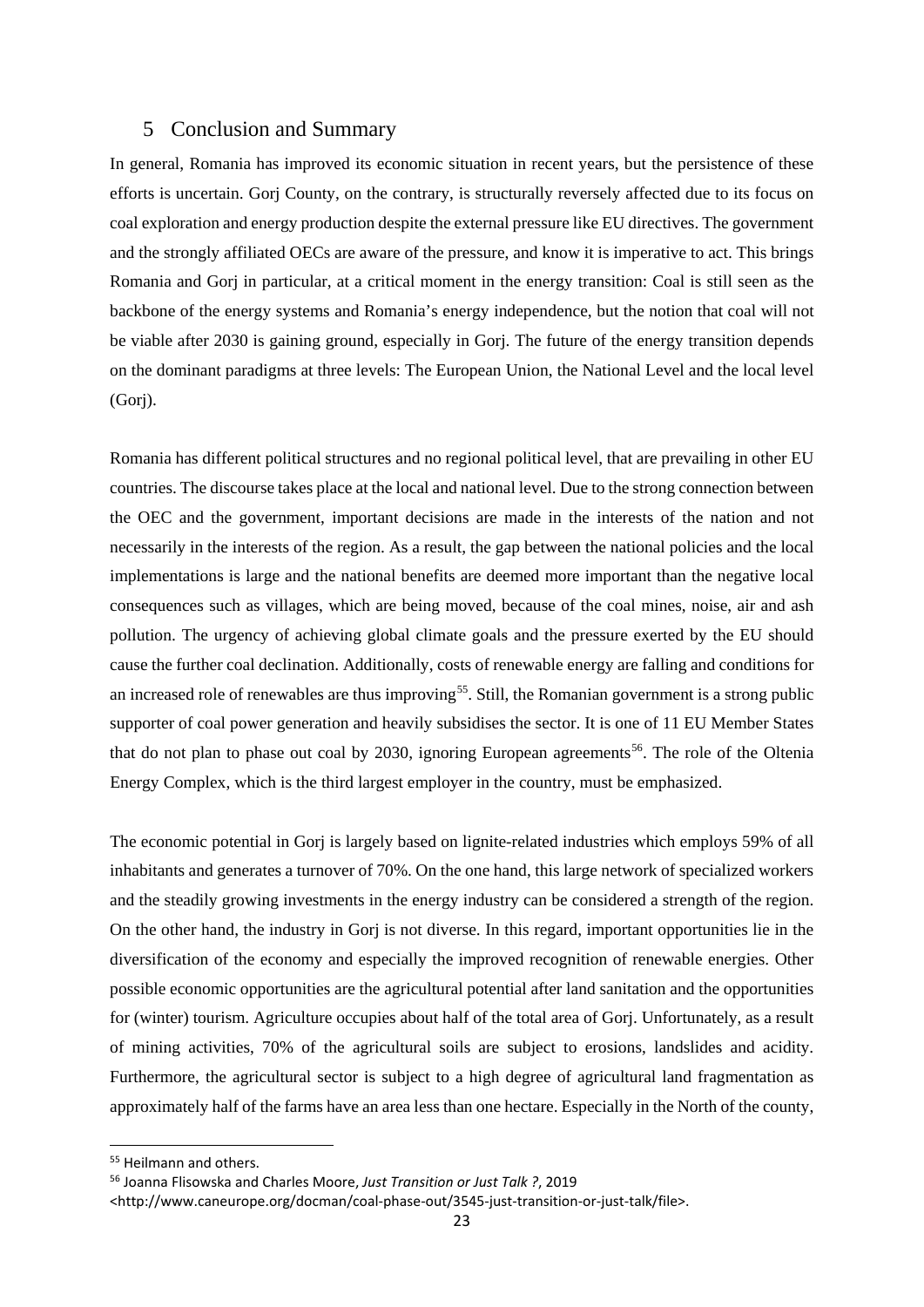there is a potential for animal husbandry as only two of the ten largest food producing companies produce meat products. Illegal forestry activities intensify ecological problems. At present, tourism is one of the most important drivers for economic growth and generates revenues in terms of economic, social and environmental protection. In Gorj there are four main tourist sectors: Eco-tourism, mountain tourism, business and transit tourism, cultural tourism and rural tourism. Especially in the Southern country there is unfulfilled potential. Here, the landscape is less spectacular as in the Northern part of Gorj and the main form of land use is coal mining.

With regard to the social and public dimension, the strength of Gorj lies in the increased interests of NGO's to support the energy transition, the proximity of Constantin Brancusi University and possible awareness of public authorities to stimulate labour mobility in combination with the large workforce that is available. NGO's offer a stronger voice to represent the local development wishes towards the national government. Consequently, the gap between the national policies and the local situation is diminished. Herein, also the close proximity of research organizations could be beneficial. These strengths can also be used to take advantage of opportunities, such as the increased interest of publicprivate partnerships to guarantee social development analogous to economic development. Hereby, the growing unemployment can be diminished by shifting attention to public services such as healthcare, education, public transport and waste treatment.

In the technical dimension, Gorj has a strong presence of physical transport- and energy infrastructure, especially in South-West Oltenia Region. The density of public roads in Gorj Is  $39,3/100$  km<sup>2</sup>, which is the highest density for regions in Romania and slightly higher than the national average (35,8/100  $\text{km}^2$ <sup>57</sup>. Unfortunately, 40% of the roads in Gorj have a low reliability and do not meet current traffic requirements. As a result, the costs of maintaining the road network are high, while a satisfactory transport infrastructure is a necessary condition for sustainable development. The railway infrastructure in Gorj still has a significant potential for development. Another important technological strength is the available energy infrastructure. The coal phase-out leads to concerns that the investment costs will be sunken. However, opportunities lie in the fact that the infrastructure can be extended to take over part of the capacities for natural gas which is available from domestic production and the BRUA gas pipeline connectivity. Here, further opportunities such as existing national funding programs and the European Modernisation Fund can be supporting. Lastly, the large potential for hydropower and solar energy can directly contribute to the energy transition.

Gorj County has a natural environment and rich and diverse resources suited to both mining and tourism or agriculture. Gorj has 2 national parks, 49 protected areas of national interest, 9 of regional interest

**.** 

<span id="page-23-0"></span><sup>57</sup> Gorj County Council, *Sustainable Development Strategy of Gorj County 2011-2020*, 2012

<sup>&</sup>lt;http://old.cjgorj.ro/Date site/Programe - Strategii/Strategia de Dezvoltare Consiliul Judetean - engleza.pdf>.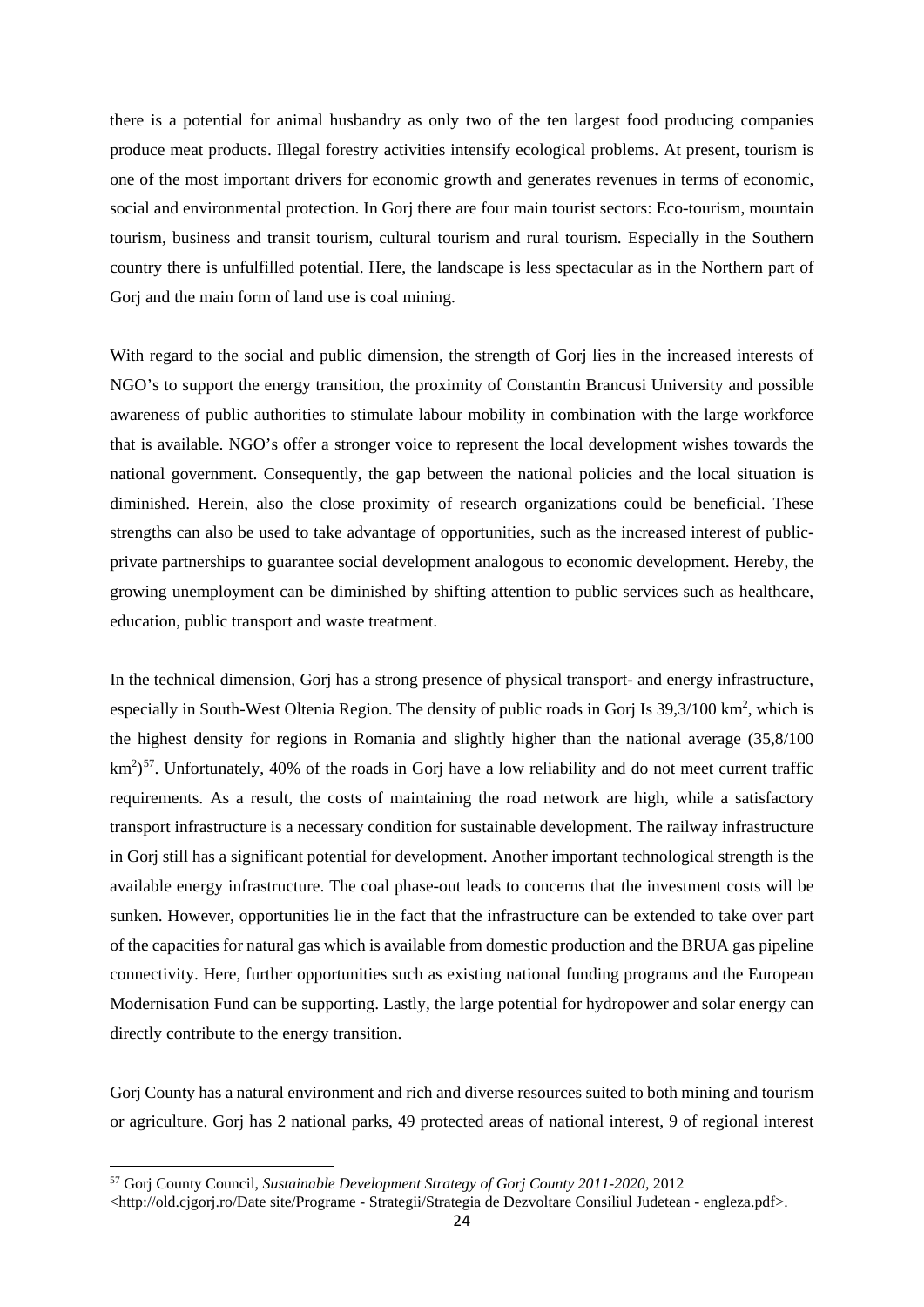and 8 areas of community interest. As a result, opportunities for Gorj in the environmental dimension lie in the development of eco-tourism outside of protected area, which is further enhanced by ongoing reforestation and enhanced water quality through reduced pollution and emission reductions in the lignite sector. However, the environment is still threatend by insufficient investments in waste treating facilities, overexploitation of natural resources, air pollution, and biodiversity loss, which is further enhanced by lack of efficient environmental protection policies. Along these lines, it is important to regenerate degraded lands through agricultural re-cultivation, forestry re-cultivation instead of deforestation, creation of lakes for different purposes and the use of so-called 'energy vegetation' (for example, the willow trees cultivated in the overburden dumps in Rovinari). In this regard, European nature directives and N2000-network are especially critical.

In 2020, Bankwatch has published a report on how to use EU funding to mitigate the impact of layoffs at Oltenia Energy Complex: *Financing a just transition in Gorj, Romania*. According to the organization, funding should be dictated at the grassroots level rather than at the central level, as traditionally has been the case and was unaware of the local issues. As a result, bureaucratic documents have been produced, which were poorly implemented and never fully supported by the local population. In this sense, Bankwatch stresses that the public participates in each phase of the decision-making processes, either directly or indirectly through representatives such as NGO's, worker unions and associations. With regard to the content of the energy strategies, Bankwatch emphasizes that strategies must bear the energy transition in mind. Decarbonization by 2050 requires differentiating a large part of the economy. Oltenia Energy Complex should prepare a realistic plan for its downsizing and strategically estimate how many workers will retire and how many workers have to be laid off. It is unlikely that coal plants will continue to operate after 2030 as the plants are aging and face production costs that will surpass the energy selling price. Furthermore, state aid for coal plants is illegal in the European Union (ibid). Oltenia's intention to build photovoltaic plants which deliver 300MW is a step in the right direction and allows the company to carry on its expertise in energy generation while keeping part of the workforce. Taking into account the challenge of a just energy transition in Romania, the state institutions must take initiative and truly adapt measures to the local needs. Here, the County Employment Agency, Constantin Brâncuși University and the various research institutions can help. At present, it is important to assess the regional operational programmes for the period 2014-2020 before the ones for 2021-2027 are finalised.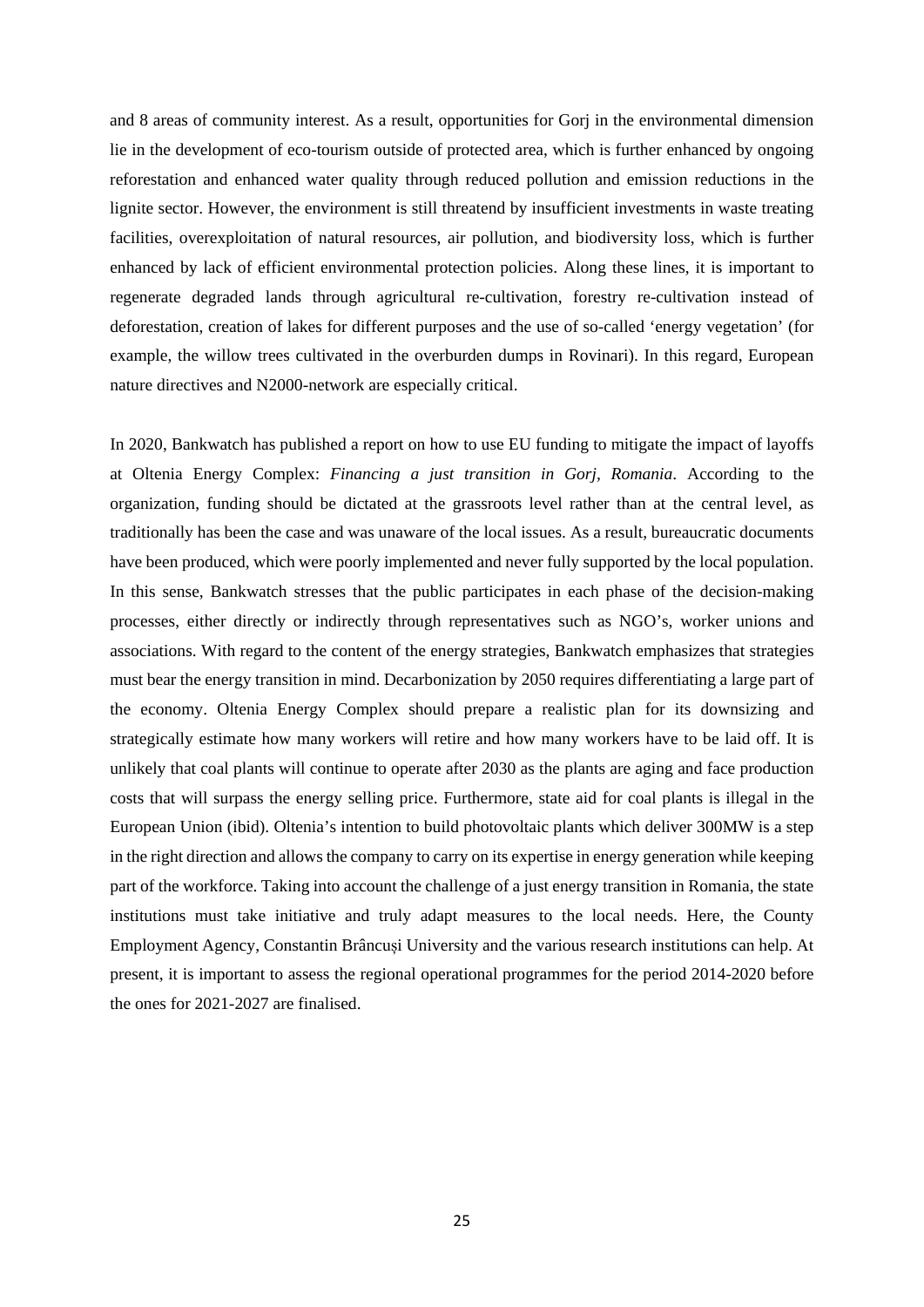## <span id="page-25-0"></span>Literature

- Bankwatch Network, 'The Energy Sector in Romania' <https://bankwatch.org/beyond-coal/theenergy-sector-in-romania> [accessed 4 December 2020]
- Besnard, Denis, David Greathead, and Gordon Baxter, 'When Mental Models Go Wrong: Co-Occurrences in Dynamic, Critical Systems', *International Journal of Human Computer Studies*, 60.1 (2004), 117–28 <https://doi.org/10.1016/j.ijhcs.2003.09.001>
- Braghină, Cristian;, and Cristian Draghic, 'Socio-Economic Restructuring of the Mining Areas of Gorj County', *Human Geographies*, 2008
- Braghină, Cristian, Daniel Peptenatu, and Cristian Draghici, 'The Reorganization of Economic Activities and the Perspectives of the Endogenous Development in the Mining Areas from Gorj County', *Journal of Urban and Regional Analysis*, 1.1 (2009), 85–93
- Bruegel, *Coal in Europe: A Quarter of the Electricity, Three Quaters of the Emissions* <https://www.bruegel.org/wp-content/uploads/2017/11/PB-2017\_05\_SimoneTagliapietra-1.pdf> [accessed 8 December 2020]
- Castellan, N. John, 'Shared Mental Models in Expert Team Decision Making: Janis A. Cannon-Bowers, Eduardo Salas, and Sharolyn Converse', 2013, 222–47 <https://doi.org/10.4324/9780203772744-20>
- Ciută, Ioana, and Pippa Gallop, *The Great Coal Jobs Fraud*, 2018 <https://bankwatch.org/wpcontent/uploads/2018/06/Jobs-study-june-2018-update-ENG-CEE-Bankwatch.pdf>
- Cocheci, Radu Matei, Ioan Ianoş, Cǎtǎlin Niculae Sârbu, Anthony Sorensen, Irina Saghin, and George Secǎreanu, 'Assessing Environmental Fragility in a Mining Areafor Specific Spatial Planning Purposes', *Moravian Geographical Reports*, 27.3 (2019), 169–82 <https://doi.org/10.2478/mgr- $2019 - 0013$
- Consiliul Judetean Gorj, 'Statutul Judetului Gorj', 53.9 (2020), 1689–99 <https://doi.org/10.1017/CBO9781107415324.004>
- Denzau, Arthur T.;, and Douglass C. North, 'Shared Mental Models: Ideologies and Institutions', *Kyklos*, 47.1 (1994), 3–31 <https://doi.org/10.1111/j.1467-6435.1994.tb02246.x>
- Dobre, Dan, 'Jiu Valley Receives Technical Assistance from Coal Platform through START Programme : Just Transition' <https://www.just-transition.info/jiu-valley-receives-technicalassistance-from-coal-platform-through-start-programme/> [accessed 8 December 2020]
- Europe Beyond Coal, 'Overview: National Coal Phase-out Announcements in Europe. Status March 2019', November 2017, 2020, 1–7 <https://www.klimareporter.de/images/dokumente/2020/07/Overview-of-national-coal-phaseout-announcements-Europe-Beyond-Coal-14-July-2020.pdf>
- European Comission, *Regional Profile Jiu Valley*, 2020 <https://ec.europa.eu/energy/sites/ener/files/documents/jiu\_valley\_regional\_profile\_ start technical assistance.pdf>
- Flisowska, Joanna, and Charles Moore, *Just Transition or Just Talk ?*, 2019 <http://www.caneurope.org/docman/coal-phase-out/3545-just-transition-or-just-talk/file>
- Forrester Germeshausen, Jay W, *System Dynamics and the Lessons of 35 Years Table of Contents*, 1991
- Georgeta, Enache Steluța, *The Economic and Social Situation in Romania*, 2015 <https://doi.org/10.18356/aa447e3b-en>
- Gorj County Council, *Sustainable Development Strategy of Gorj County 2011-2020*, 2012 <http://old.cjgorj.ro/Date site/Programe - Strategii/Strategia de Dezvoltare Consiliul Judetean -